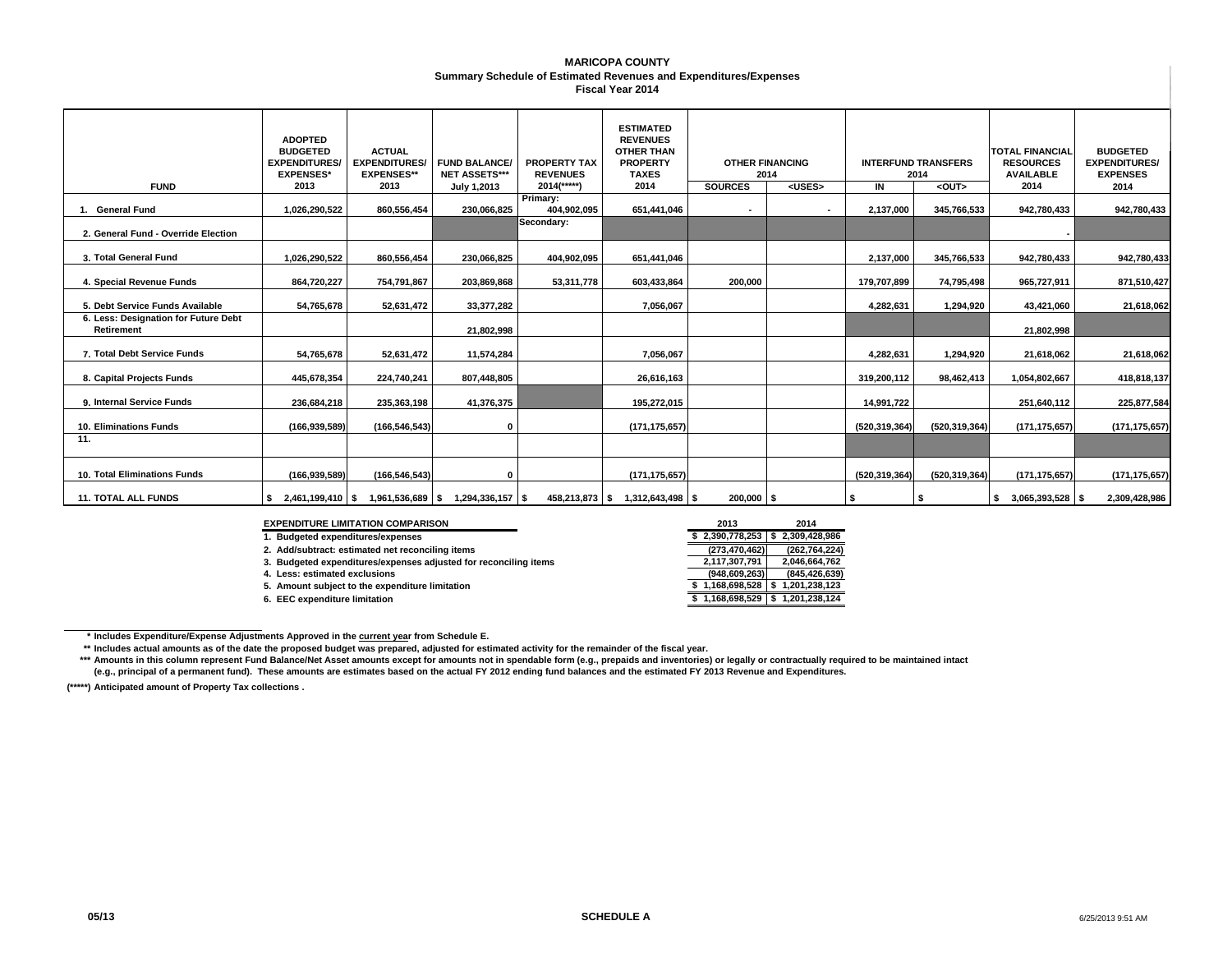# **MARICOPA COUNTY Fiscal Year 2014 Summary of Tax Levy and Tax Rate Information**

|                                                                                                                                                                                         |    | 2013                     | 2014                           |
|-----------------------------------------------------------------------------------------------------------------------------------------------------------------------------------------|----|--------------------------|--------------------------------|
| 1. Maximum allowable primary property tax levy.<br>A.R.S. §42-17051(A)                                                                                                                  | £  | 558,192,254              | \$<br>581,339,048              |
| 2. Amount received from primary property taxation in<br>the current year in excess of the sum of that year's<br>maximum allowable primary property tax levy.<br>A.R.S. §42-17102(A)(18) | \$ |                          |                                |
| 3. Property tax levy amounts                                                                                                                                                            |    |                          |                                |
| A. Primary property taxes                                                                                                                                                               | \$ | 425,111,491              | \$<br>409,775,397              |
| B. Secondary property taxes<br>General Fund - Override election<br><b>Flood Control District</b><br><b>Library District</b>                                                             | \$ | 54,584,578<br>16,925,024 | \$<br>39,842,985<br>14,116,305 |
| Total secondary property taxes                                                                                                                                                          | \$ | 71,509,602               | 53,959,290                     |
| C. Total property tax levy amounts                                                                                                                                                      | \$ | 496,621,093              | 463,734,687                    |
|                                                                                                                                                                                         |    |                          |                                |
| 4. Property taxes collected*                                                                                                                                                            |    |                          |                                |
| A. Primary property taxes<br>(1) Current year's levy                                                                                                                                    | \$ | 412,358,146              | 397,482,135                    |
| (2) Prior years' levies                                                                                                                                                                 |    | 7,652,007                | 7,419,960                      |
| (3) Total primary property taxes                                                                                                                                                        | \$ | 420,010,153              | 404,902,095                    |
| B. Secondary property taxes<br>(1) Current year's levy<br>(2) Prior years' levies                                                                                                       | \$ | 69,364,314<br>1,110,313  | 52,340,511<br>971,267          |
| (3) Total secondary property taxes                                                                                                                                                      | \$ | 70,474,627               | 53,311,778                     |
| C. Total property taxes collected **                                                                                                                                                    |    | 490,484,780              | 458,213,873                    |
| 5. Property tax rates                                                                                                                                                                   |    |                          |                                |
| A. County tax rate<br>(1) Primary property tax rate<br>(2) Secondary property tax rate<br>General Fund - Override election                                                              |    | 1.2407                   | 1.2807                         |
| (3) Total county tax rate                                                                                                                                                               |    | 1.2407                   | 1.2807                         |
| B. Special assessment district tax rates<br>Secondary property tax rates                                                                                                                |    |                          |                                |
| <b>Flood Control District</b>                                                                                                                                                           |    | 0.1780                   | 0.1392                         |
| <b>Library District</b>                                                                                                                                                                 |    | 0.0492                   | 0.0438                         |

\* Includes actual property taxes collected as of the date the proposed budget was prepared, plus estimated property tax collections for the remainder of the fiscal year.

\*\* Represents budgeted Property Tax Revenue. Property tax revenue is budgeted in FY 2014 based on prior years' collection trends, rather than on the actual levy amount. Each year, approximately 3.0% of levied taxes go unpaid. While a portion (approximately 2.0%) are paid in the following tax year, approximately 1.0% are never paid, or are not levied due to resolutions which actually reduce assessed value amounts. Levy for General Fund is \$409,775,397; for Flood Control District is \$39,842,985 and for Library District is \$14,116,305.

## **05/13 SCHEDULE B** 6/25/2013 9:52 AM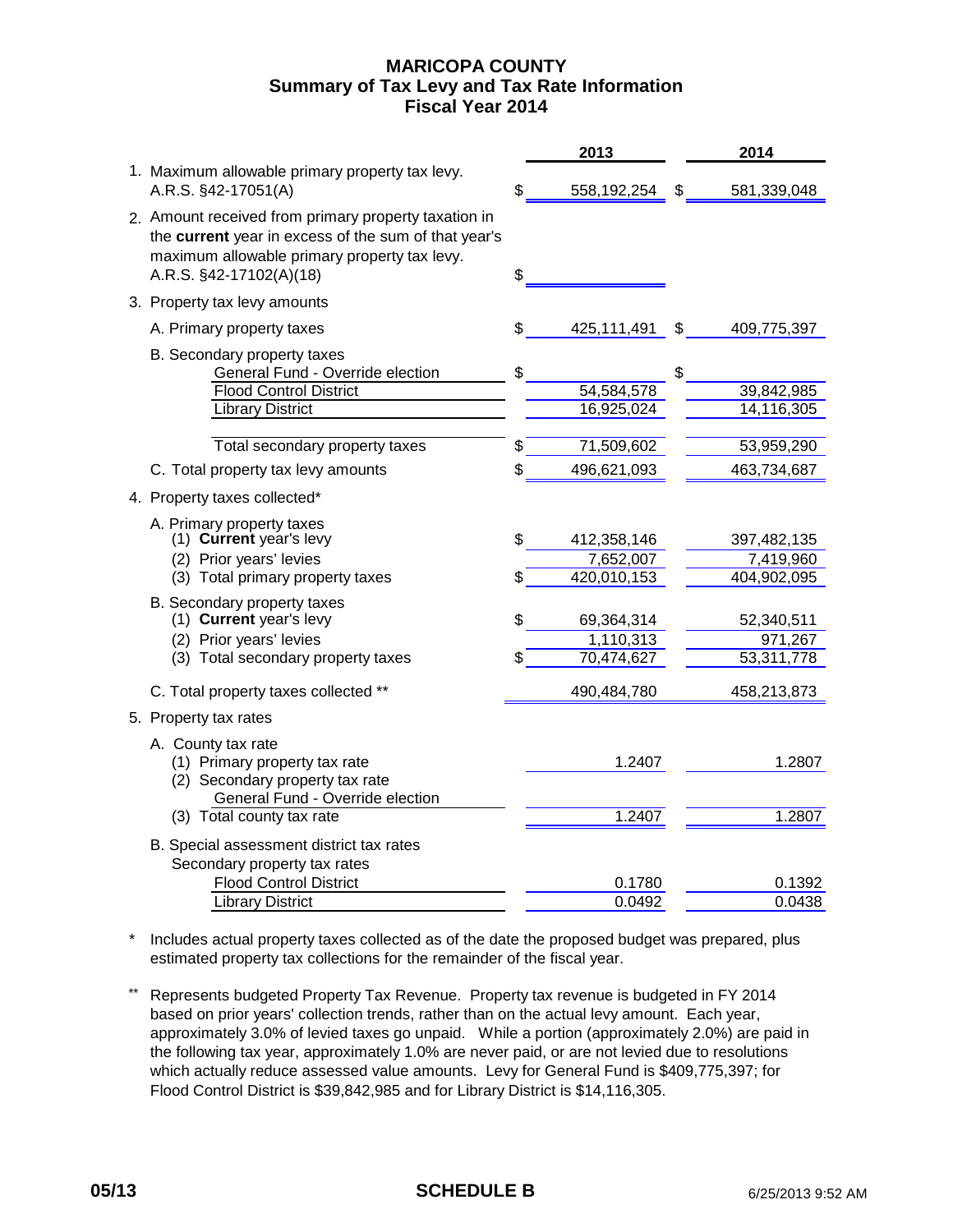# **MARICOPA COUNTY Fiscal Year 2014 Summary by Fund Type of Revenues Other Than Property Taxes**

|                                                                                                                     |     | <b>ESTIMATED</b><br><b>REVENUES **</b> | <b>ACTUAL</b><br><b>REVENUES*</b> |    | <b>ESTIMATED</b><br><b>REVENUES</b> |
|---------------------------------------------------------------------------------------------------------------------|-----|----------------------------------------|-----------------------------------|----|-------------------------------------|
| <b>SOURCE OF REVENUES</b>                                                                                           |     | 2013                                   | 2013                              |    | 2014                                |
| <b>GENERAL FUND</b>                                                                                                 |     |                                        |                                   |    |                                     |
| <b>Taxes</b>                                                                                                        |     |                                        |                                   |    |                                     |
| TAX PENALTIES & INTEREST                                                                                            | \$  | 23,973,708                             | \$<br>18,500,000                  | \$ | 18,500,000                          |
| PAYMENTS IN LIEU OF TAXES                                                                                           |     | 11,714,503                             | 11,882,874                        |    | 11,972,067                          |
| STATE SHARED SALES TAX                                                                                              |     | 404,078,237                            | 409,784,418                       |    | 437,402,846                         |
| STATE SHARED VEHICLE LICENSE                                                                                        |     | 109,193,522                            | 116,452,068                       |    | 119,748,223                         |
| <b>Licenses and permits</b>                                                                                         |     |                                        |                                   |    |                                     |
| <b>LICENSES AND PERMITS</b>                                                                                         |     | 2,213,000                              | 2,283,371                         |    | 2,292,821                           |
| Intergovernmental                                                                                                   |     |                                        |                                   |    |                                     |
| <b>GRANTS</b>                                                                                                       |     | 20,227                                 |                                   |    |                                     |
| OTHER INTERGOVERNMENTAL                                                                                             |     | 4,623,602                              | 5,433,578                         |    | 2,812,302                           |
| <b>Charges for services</b>                                                                                         |     |                                        |                                   |    |                                     |
| <b>INTERGOV CHARGES FOR SERVICES</b>                                                                                |     | 13,247,300                             | 12,906,801                        |    | 13,444,010                          |
| OTHER CHARGES FOR SERVICES                                                                                          |     | 26,908,370                             | 27,030,651                        |    | 26,248,551                          |
| PATIENT SERVICES REVENUE                                                                                            |     | 7,000                                  | 7,482                             |    | 7,000                               |
| <b>Fines and forfeits</b>                                                                                           |     |                                        |                                   |    |                                     |
| <b>FINES &amp; FORFEITS</b>                                                                                         |     | 11,270,300                             | 11,874,500                        |    | 12,288,138                          |
| <b>Investments</b>                                                                                                  |     |                                        |                                   |    |                                     |
| <b>INTEREST EARNINGS</b>                                                                                            |     | 4,000,000                              | 4,000,000                         |    | 4,000,000                           |
| <b>Miscellaneous</b>                                                                                                |     |                                        |                                   |    |                                     |
| MISCELLANEOUS REVENUE                                                                                               |     | 3,246,985                              | 8,647,476                         |    | 2,725,088                           |
| Total General Fund \$                                                                                               |     | 614,496,754                            | \$<br>628,803,219                 | \$ | 651,441,046                         |
| Includes actual revenues recognized on the modified accrual or accrual basis as of the date the proposed budget was |     |                                        |                                   |    |                                     |
| <b>SPECIAL REVENUE FUNDS</b>                                                                                        |     |                                        |                                   |    |                                     |
| <b>Road Fund</b>                                                                                                    |     |                                        |                                   |    |                                     |
| <b>TRANSPORTATION OPERATIONS</b>                                                                                    | \$  | 94,681,237                             | \$<br>94,608,235                  | \$ | 94,767,838                          |
| <b>Total Road Fund</b>                                                                                              | \$  | 94,681,237                             | \$<br>94,608,235                  | S  | 94,767,838                          |
| <b>Health Services Fund</b>                                                                                         |     |                                        |                                   |    |                                     |
| PATIENT SERVICES REVENUE                                                                                            | \$  | 1,450,477                              | \$<br>1,715,086                   | \$ | 2,207,044                           |
| <b>Total Health Services Fund</b>                                                                                   | \$  | 1,450,477                              | \$<br>1,715,086                   | \$ | 2,207,044                           |
| <b>List Fund: Other Special Revenue</b>                                                                             |     |                                        |                                   |    |                                     |
| GRANTS, MISC. REVENUE, ETC.                                                                                         | \$  | 486,048,492                            | \$<br>480,507,142                 | \$ | 506,458,982                         |
| <b>Total Other Special Reveue</b>                                                                                   | -\$ | 486,048,492                            | \$<br>480,507,142                 | S  | 506,458,982                         |
| Total Special Revenue Funds \$                                                                                      |     | 582,180,206                            | \$<br>576,830,463                 | \$ | 603,433,864                         |
| <b>DEBT SERVICE FUNDS</b>                                                                                           |     |                                        |                                   |    |                                     |
| NON-DEPARTMENTAL                                                                                                    | \$  | 2,057,816                              | \$<br>2,057,378                   | \$ | 2,058,265                           |
| <b>STADIUM DISTRICT</b>                                                                                             |     | 5,051,987                              | 5,019,705                         |    | 4,997,802                           |
| Total Debt Service Funds \$                                                                                         |     | 7,109,803                              | \$<br>7,077,083                   | \$ | 7,056,067                           |
| <b>CAPITAL PROJECTS FUNDS</b>                                                                                       |     |                                        |                                   |    |                                     |
| <b>TRANSPORTATION</b>                                                                                               | \$  | 54,977,725                             | \$<br>41,180,076                  | \$ | 17,979,963                          |
| <b>LIBRARY DISTRICT</b>                                                                                             |     |                                        | 3,832                             |    |                                     |
| <b>STADIUM DISTRICT</b>                                                                                             |     | 751,036                                | 796,201                           |    | 750,200                             |
| NON DEPARTMENTAL                                                                                                    |     |                                        | 585,722                           |    |                                     |

 **05/13 SCHEDULE C Page 1 of 2 6/25/2013 9:58 AM**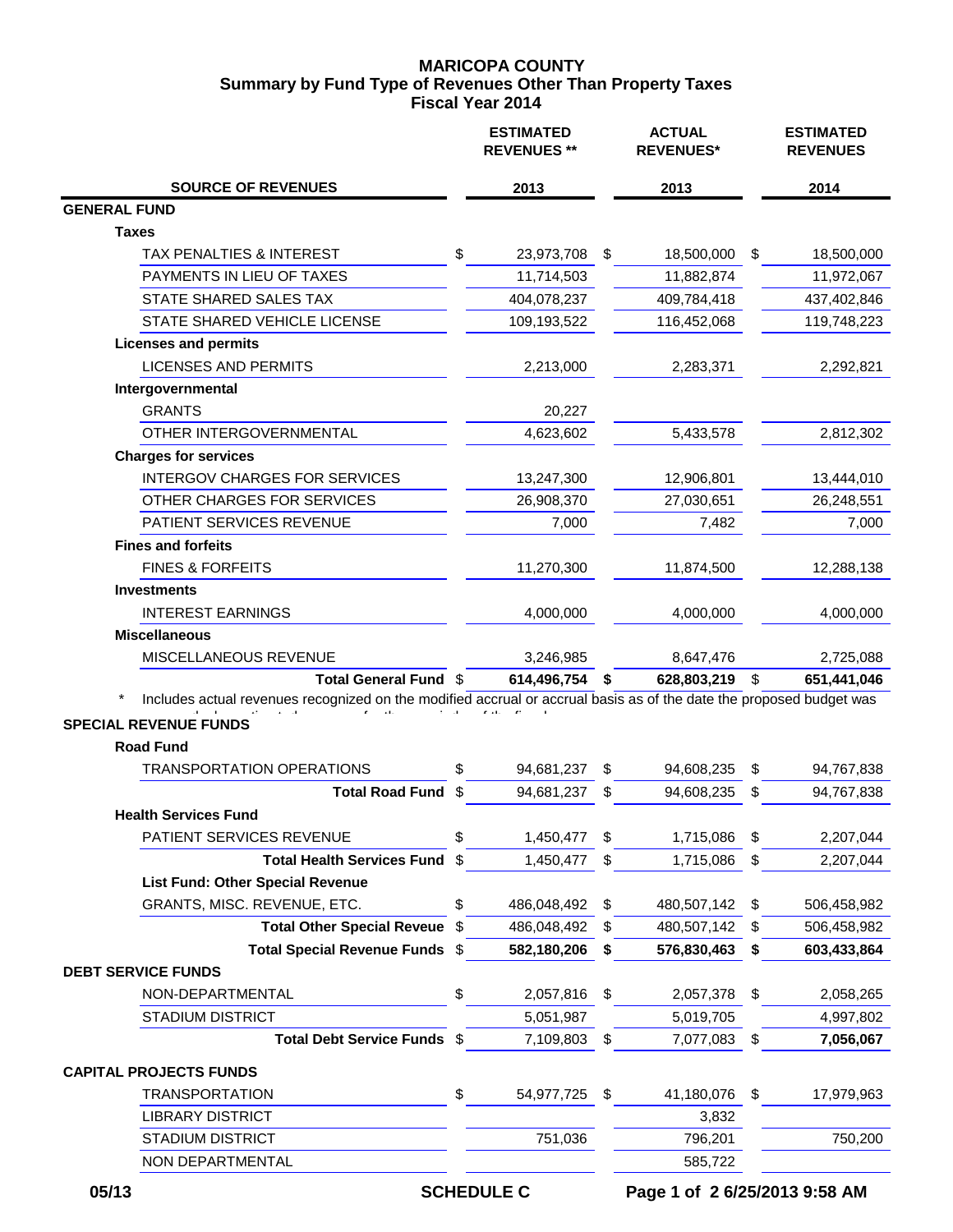## **MARICOPA COUNTY Fiscal Year 2014 Summary by Fund Type of Revenues Other Than Property Taxes**

|                           |                                      |    | <b>ESTIMATED</b><br><b>REVENUES **</b> |     | <b>ACTUAL</b><br><b>REVENUES*</b> |     | <b>ESTIMATED</b><br><b>REVENUES</b> |
|---------------------------|--------------------------------------|----|----------------------------------------|-----|-----------------------------------|-----|-------------------------------------|
|                           | <b>SOURCE OF REVENUES</b>            |    | 2013                                   |     | 2013                              |     | 2014                                |
|                           | <b>FLOOD CONTROL DISTRICT</b>        |    | 7,722,000                              |     | 5,688,318                         |     | 7,886,000                           |
|                           | Total Capital Projects Funds \$      |    | 63,450,761                             | \$  | 48,254,149                        | S   | 26,616,163                          |
|                           | <b>INTERNAL SERVICE FUNDS</b>        |    |                                        |     |                                   |     |                                     |
|                           | <b>BUS STRATEGIES HLTH CARE PROG</b> | \$ | 139,993,934                            | \$  | 141,504,510                       | \$. | 141,277,234                         |
|                           | <b>ENTERPRISE TECHNOLOGY</b>         |    | 15,952,983                             |     | 16,609,661                        |     | 15,952,983                          |
|                           | <b>PROCUREMENT SERVICES</b>          |    | 761,464                                |     | 785,926                           |     | 788,689                             |
|                           | <b>EQUIPMENT SERVICES</b>            |    | 19,066,195                             |     | 17,762,743                        |     | 16,682,320                          |
|                           | <b>RISK MANAGEMENT</b>               |    | 22,500,000                             |     | 31,261,616                        |     | 20,570,789                          |
|                           | Total Internal Service Funds \$      |    | 198,274,576                            | S   | 207,924,456                       | S   | 195,272,015                         |
| <b>ELIMINATIONS FUNDS</b> |                                      |    |                                        |     |                                   |     |                                     |
|                           | <b>ELIMINATIONS</b>                  | \$ | (166,939,589)                          | \$  | $(166, 546, 543)$ \$              |     | (171, 175, 657)                     |
|                           | <b>Total Eliminations Funds</b>      | \$ | (166, 939, 589)                        | -\$ | $(166, 546, 543)$ \$              |     | (171, 175, 657)                     |
|                           | <b>TOTAL ALL FUNDS</b>               | S  | 1,298,572,511                          | S   | 1,302,342,827                     | S   | 1,312,643,498                       |
|                           |                                      |    |                                        |     |                                   |     |                                     |

\* Includes actual revenues recognized on the modified accrual or accrual basis as of the date the proposed budget was

\*\* Includes revenues from adopted budget plus any approved adjustments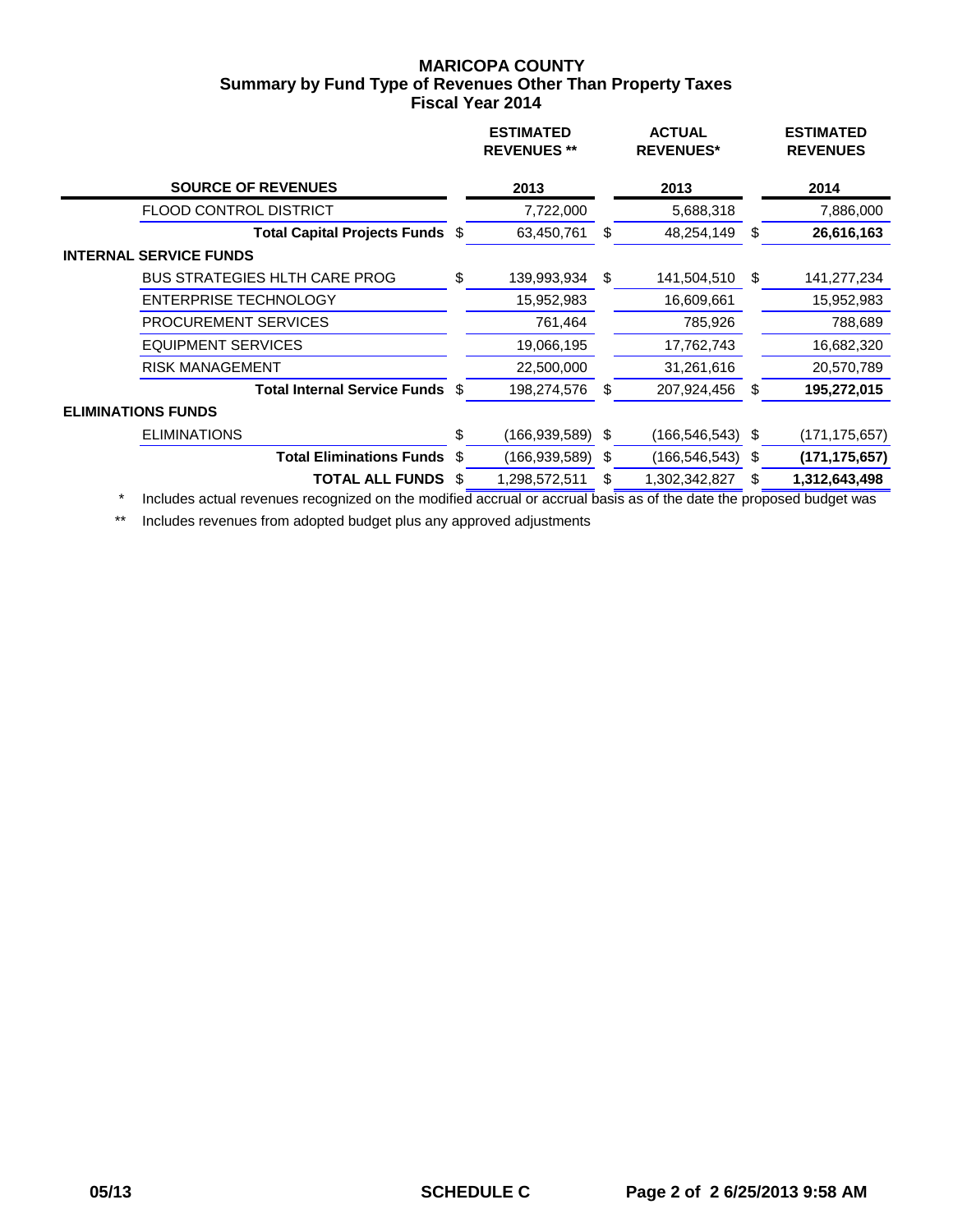### **MARICOPA COUNTY**

**Fiscal Year 2014 Summary by Fund Type of Other Financing Sources/<Uses> and Interfund Transfers**

|                                                             |    | <b>OTHER FINANCING</b> | 2014          |               |               | <b>INTERFUND TRANSFERS</b> |    |                 |
|-------------------------------------------------------------|----|------------------------|---------------|---------------|---------------|----------------------------|----|-----------------|
| <b>FUND</b>                                                 |    | <b>SOURCES</b>         |               | <uses></uses> |               | $\overline{\mathsf{N}}$    |    | $2$             |
| <b>GENERAL FUND</b>                                         |    |                        |               |               |               |                            |    |                 |
| <b>NON DEPARTMENTAL</b>                                     | \$ |                        | $\frac{1}{2}$ |               | $\frac{1}{2}$ | 2,137,000 \$               |    | 345,736,533     |
| <b>PUBLIC HEALTH</b>                                        |    |                        |               |               |               |                            |    | 30.000          |
| <b>Total General Fund</b>                                   | \$ |                        |               |               |               | 2,137,000                  | \$ | 345,766,533     |
|                                                             |    |                        |               |               |               |                            |    |                 |
| <b>SPECIAL REVENUE FUNDS</b><br><b>PARKS AND RECREATION</b> | \$ |                        | \$            |               | \$            | 37,371 \$                  |    | 37,371          |
| <b>NON DEPARTMENTAL</b>                                     |    |                        |               |               |               | 173,940,798                |    | 7,248,089       |
| <b>ANIMAL CARE AND CONTROL</b>                              |    |                        |               |               |               |                            |    | 1,139,945       |
| <b>PUBLIC HEALTH</b>                                        |    |                        |               |               |               | 30,000                     |    |                 |
| <b>TRANSPORTATION</b>                                       |    | 200,000                |               |               |               |                            |    | 48, 134, 797    |
| <b>FLOOD CONTROL DISTRICT</b>                               |    |                        |               |               |               |                            |    | 14,696,402      |
| <b>STADIUM DISTRICT</b>                                     |    |                        |               |               |               | 1,294,920                  |    | 2,295,339       |
| <b>LIBRARY DISTRICT</b>                                     |    |                        |               |               |               | 4.404.810                  |    | 1,243,555       |
| Total Special Revenue Funds \$                              |    | 200.000 \$             |               |               | \$            | 179.707.899 \$             |    | 74,795,498      |
|                                                             |    |                        |               |               |               |                            |    |                 |
| <b>DEBT SERVICE FUNDS</b>                                   |    |                        |               |               |               |                            |    |                 |
| <b>NON DEPARTMENTAL</b>                                     |    |                        | \$            |               | \$            | 3,082,631                  | \$ |                 |
| <b>STADIUM DISTRICT</b>                                     |    |                        |               |               |               | 1,200,000                  |    | 1.294.920       |
| <b>Total Debt Service Funds \$</b>                          |    |                        | \$            |               | \$            | $4,282,631$ \$             |    | 1.294.920       |
| <b>CAPITAL PROJECTS FUNDS</b>                               |    |                        |               |               |               |                            |    |                 |
| <b>FLOOD CONTROL DISTRICT</b>                               | \$ |                        | $\frac{1}{2}$ |               | \$            | 14,696,402 \$              |    |                 |
| <b>NON DEPARTMENTAL</b>                                     |    |                        |               |               |               |                            |    | 3,161,255       |
| <b>NON DEPARTMENTAL</b>                                     |    |                        |               |               |               | 255,273,574                |    | 95.301.158      |
| <b>TRANSPORTATION</b>                                       |    |                        |               |               |               | 48,134,797                 |    |                 |
| <b>STADIUM DISTRICT</b>                                     |    |                        |               |               |               | 1,095,339                  |    |                 |
| <b>Total Capital Projects Funds \$</b>                      |    |                        | \$            |               |               | 319,200,112 \$             |    | 98,462,413      |
|                                                             |    |                        |               |               |               |                            |    |                 |
| <b>INTERNAL SERVICE FUNDS</b>                               |    |                        |               |               |               |                            |    |                 |
| <b>RISK MANAGEMENT</b>                                      |    |                        |               |               |               | 14,991,722 \$              |    |                 |
| <b>Total Internal Service Funds</b>                         |    |                        |               |               |               | 14,991,722 \$              |    |                 |
| <b>ELIMINATIONS FUNDS</b>                                   |    |                        |               |               |               |                            |    |                 |
| <b>ELIMINATIONS COUNTY</b>                                  | \$ |                        | \$            |               | \$            | $(449, 455, 725)$ \$       |    | (449, 455, 725) |
| <b>PARKS AND RECREATION</b>                                 |    |                        |               |               |               | (37, 371)                  |    | (37, 371)       |
| <b>TRANSPORTATION</b>                                       |    |                        |               |               |               | (48, 134, 797)             |    | (48, 134, 797)  |
| <b>FLOOD CONTROL DISTRICT</b>                               |    |                        |               |               |               | (14,696,402)               |    | (14,696,402)    |
| <b>LIBRARY DISTRICT</b>                                     |    |                        |               |               |               | (4,404,810)                |    | (4,404,810)     |
| <b>STADIUM DISTRICT</b>                                     |    |                        |               |               |               | (3,590,259)                |    | (3,590,259)     |
| Total Eliminations Funds \$                                 |    |                        | \$            |               | \$            | (520, 319, 364)            | \$ | (520, 319, 364) |
|                                                             |    |                        |               |               |               |                            |    |                 |
| <b>TOTAL ALL FUNDS \$</b>                                   |    | 200.000                | \$            |               | \$            |                            | \$ |                 |
|                                                             |    |                        |               |               |               |                            |    |                 |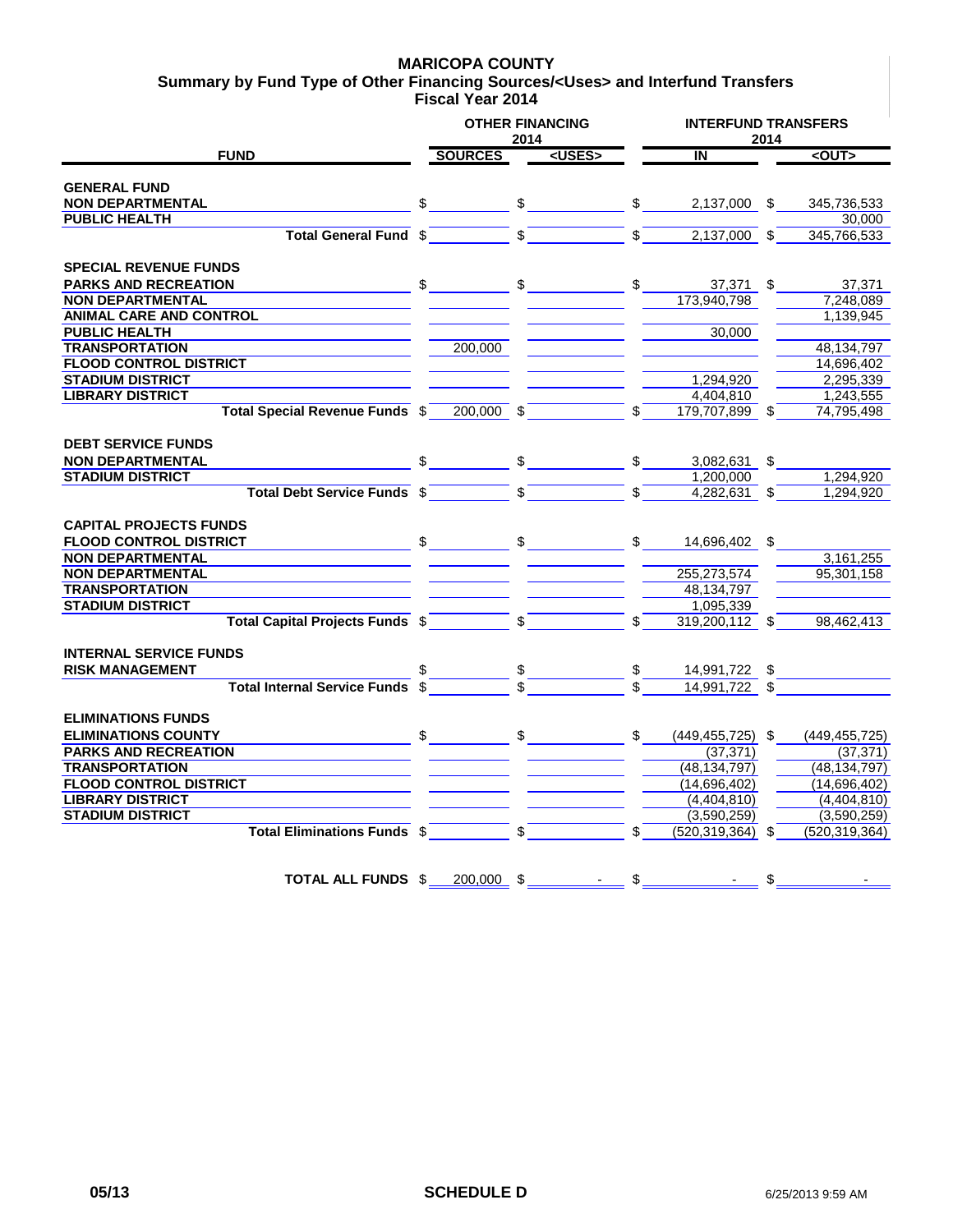#### **MARICOPA COUNTY Fiscal Year 2014 Summary by Department of Expenditures/Expenses Within Each Fund Type**

|                                                                            | <b>ADOPTED</b><br><b>BUDGETED</b><br><b>EXPENDITURES/</b><br><b>EXPENSES</b> | <b>EXPENDITURE/</b><br><b>EXPENSE</b><br><b>ADJUSTMENTS</b><br><b>APPROVED</b> | <b>ACTUAL</b><br><b>EXPENDITURES/</b><br><b>EXPENSES*</b> | <b>BUDGETED</b><br><b>EXPENDITURES/</b><br><b>EXPENSES</b> |
|----------------------------------------------------------------------------|------------------------------------------------------------------------------|--------------------------------------------------------------------------------|-----------------------------------------------------------|------------------------------------------------------------|
| <b>ADULT PROBATION</b>                                                     | \$<br>50,718,625 \$                                                          | \$                                                                             | 50,678,748 \$                                             | 41,835,539                                                 |
| AIR QUALITY                                                                | 1,163,703                                                                    |                                                                                | 1,163,703                                                 | 1,158,313                                                  |
| ANIMAL CARE AND CONTROL                                                    | 257,903                                                                      |                                                                                | 257,897                                                   | 258,954                                                    |
| <b>ASSESSOR</b>                                                            | 22,761,278                                                                   |                                                                                | 22,086,505                                                | 22,927,345                                                 |
| ASSISTANT COUNTY MANAGER 940                                               | 325,021                                                                      | 29,111                                                                         | 350,271                                                   | 581,036                                                    |
| <b>ASSISTANT COUNTY MANAGER 950</b><br><b>ASSISTANT COUNTY MANAGER 960</b> | 2,347,345                                                                    | (114, 324)                                                                     | 1,490,079                                                 | 1,201,936                                                  |
| <b>BOARD OF SUPERVISORS DIST 1</b>                                         | 90,232<br>353,925                                                            |                                                                                | 88,241                                                    | 354,968                                                    |
| <b>BOARD OF SUPERVISORS DIST 2</b>                                         | 353,925                                                                      |                                                                                | 350,371<br>353,924                                        | 354,968                                                    |
| BOARD OF SUPERVISORS DIST 3                                                | 353,925                                                                      |                                                                                | 338,374                                                   | 354,968                                                    |
| BOARD OF SUPERVISORS DIST 4                                                | 353,925                                                                      |                                                                                | 337,883                                                   | 354,968                                                    |
| <b>BOARD OF SUPERVISORS DIST 5</b>                                         | 353,925                                                                      |                                                                                | 353,489                                                   | 354,968                                                    |
| BUS STRATEGIES HLTH CARE PROG                                              | 2,530,215                                                                    | (89, 232)                                                                      | 1,627,304                                                 | 1,996,548                                                  |
| <b>CALL CENTER</b>                                                         | 1,566,553                                                                    |                                                                                | 1,550,609                                                 | 1,554,912                                                  |
| CLERK OF THE BOARD                                                         | 1,502,751                                                                    |                                                                                | 1,207,982                                                 | 1,437,029                                                  |
| CLERK OF THE SUPERIOR COURT                                                | 32,138,876                                                                   |                                                                                | 29,229,682                                                | 32,330,898                                                 |
| CONSTABLES                                                                 | 2,738,481                                                                    | 20,436                                                                         | 2,670,976                                                 | 2,749,646                                                  |
| <b>CONTRACT COUNSEL</b>                                                    | 28,135,306                                                                   | 13,389                                                                         | 32.231.650                                                | 37,009,695                                                 |
| CORRECTIONAL HEALTH                                                        | 3,060,790                                                                    |                                                                                | 3,060,766                                                 | 3,123,860                                                  |
| COUNTY ATTORNEY                                                            | 70,118,617                                                                   |                                                                                | 68,839,617                                                | 70,940,676                                                 |
| <b>COUNTY MANAGER</b>                                                      | 2,565,226                                                                    |                                                                                | 2,383,880                                                 | 2,439,400                                                  |
| DEPUTY COUNTY MANAGER 920<br><b>EDUCATION SERVICE</b>                      | 1,046,372<br>2,076,394                                                       | (21, 691)<br>182,386                                                           | 902,009<br>2,074,666                                      | 1,358,840<br>3,511,902                                     |
| <b>ELECTIONS</b>                                                           | 20,694,170                                                                   |                                                                                | 20,454,669                                                | 8,746,417                                                  |
| <b>EMERGENCY MANAGEMENT</b>                                                | 235,265                                                                      |                                                                                | 226,348                                                   | 234,457                                                    |
| <b>ENTERPRISE TECHNOLOGY</b>                                               | 9.425.939                                                                    |                                                                                | 8,554,850                                                 | 24,139,806                                                 |
| ENVIRONMENTAL SERVICES                                                     | 4,041,367                                                                    |                                                                                | 3,986,117                                                 | 3,940,266                                                  |
| <b>FACILITIES MANAGEMENT</b>                                               | 57,102,361                                                                   |                                                                                | 41,845,731                                                | 52,260,828                                                 |
| <b>FINANCE</b>                                                             | 3,151,551                                                                    | (29, 111)                                                                      | 2,841,307                                                 | 2,769,592                                                  |
| <b>HUMAN RESOURCES</b>                                                     | 3,529,773                                                                    | 5,705                                                                          | 3,166,998                                                 | 3,277,286                                                  |
| <b>HUMAN SERVICES</b>                                                      | 2,360,912                                                                    |                                                                                | 2,250,892                                                 | 2,260,912                                                  |
| INTERNAL AUDIT                                                             | 1,749,051                                                                    |                                                                                | 1,717,032                                                 | 1,734,205                                                  |
| <b>JUSTICE COURTS</b>                                                      | 15,933,469                                                                   | (38,990)                                                                       | 15,822,961                                                | 15,792,908                                                 |
| <b>JUVENILE PROBATION</b>                                                  | 16,088,443                                                                   | (24, 213)                                                                      | 15,613,001                                                | 15,428,434                                                 |
| LEGAL ADVOCATE<br>LEGAL DEFENDER                                           | 9,208,322<br>10,382,036                                                      | 3,113<br>5,940                                                                 | 9,085,021<br>10,509,413                                   | 9,123,335<br>10,324,234                                    |
| MANAGEMENT AND BUDGET                                                      | 2,240,858                                                                    | 144,099                                                                        | 2,123,574                                                 | 2,278,881                                                  |
| MEDICAL EXAMINER                                                           | 7,553,083                                                                    |                                                                                | 7,381,031                                                 | 7,776,675                                                  |
| NON DEPARTMENTAL*                                                          | 418,858,171                                                                  | (10, 746, 235)                                                                 | 271,625,771                                               | 314,518,288                                                |
| PARKS AND RECREATION                                                       | 1,788,769                                                                    |                                                                                | 967,159                                                   | 3,000,512                                                  |
| PLANNING AND DEVELOPMENT                                                   | 868,232                                                                      |                                                                                | 815,411                                                   | 868,232                                                    |
| <b>PROCUREMENT</b>                                                         | 2,481,282                                                                    |                                                                                | 2,113,833                                                 | 2,343,332                                                  |
| PROTECTIVE SERVICES                                                        | 3,616,469                                                                    | (38, 881)                                                                      | 3,444,518                                                 | 3,719,757                                                  |
| PUBLIC ADVOCATE                                                            | 6,887,581                                                                    | 10,846                                                                         | 6,759,295                                                 | 6,888,167                                                  |
| PUBLIC DEFENDER                                                            | 33,390,238                                                                   | 5,702                                                                          | 33.349.989                                                | 33,974,467                                                 |
| PUBLIC FIDUCIARY                                                           | 2,954,764                                                                    |                                                                                | 2,745,327                                                 | 2,991,842                                                  |
| PUBLIC HEALTH                                                              | 10,873,279                                                                   |                                                                                | 10,141,986                                                | 10,727,580                                                 |
| RECORDER                                                                   | 2,191,256                                                                    |                                                                                | 2,031,807                                                 | 2,077,838                                                  |
| RESEARCH AND REPORTING                                                     | 362,280                                                                      |                                                                                | 294,160                                                   | 326,943                                                    |
| SHERIFF                                                                    | 76,581,858                                                                   | 1,265,461                                                                      | 75,273,394                                                | 87,034,879                                                 |
| <b>SUPERIOR COURT</b>                                                      | 76,863,493                                                                   | 32,875                                                                         | 74,700,528                                                | 76,093,152                                                 |
| TREASURER<br>WASTE RESOURCES AND RECYCLING                                 | 4,651,628<br>2,694,923                                                       |                                                                                | 4,514,083<br>2,571,622                                    | 4,707,756<br>5,228,083                                     |
| <b>Total General Fund \$</b>                                               | 1,035,674,136 \$                                                             | $(9,383,614)$ \$                                                               | 860,556,454 \$                                            | 942,780,433                                                |
| * Non Departmental includes general contingency of                         | 37,859,308<br>S                                                              | \$<br>(1,018,883)                                                              | \$                                                        | \$<br>19,779,591                                           |
| ADULT PROBATION                                                            | \$<br>28,826,673 \$                                                          | 482,810 \$                                                                     | 28,300,386 \$                                             | 40,376,440                                                 |
| AIR QUALITY                                                                | 15,264,062                                                                   | 243,268                                                                        | 13,467,903                                                | 16,075,220                                                 |
| <b>ANIMAL CARE AND CONTROL</b>                                             | 12,667,270                                                                   | 344,602                                                                        | 12,701,349                                                | 12,910,725                                                 |
| ASSISTANT COUNTY MANAGER 950                                               | 279,975                                                                      | 1,241,097                                                                      | 1,281,559                                                 | 722,386                                                    |
| BUS STRATEGIES HLTH CARE PROG                                              | 7,023,535                                                                    | 16,443                                                                         | 6,661,143                                                 | 7,405,038                                                  |
| CLERK OF THE SUPERIOR COURT                                                | 13,045,404                                                                   | 843,635                                                                        | 11,260,750                                                | 9,472,733                                                  |
| CORRECTIONAL HEALTH                                                        | 53,916,537                                                                   | 904,315                                                                        | 54,597,485                                                | 55,157,821                                                 |
| COUNTY ATTORNEY                                                            | 18,681,208                                                                   | 191,511                                                                        | 16,001,014                                                | 22,287,191                                                 |
| COUNTY MANAGER                                                             | 10,000                                                                       | 2,090,512                                                                      | 2,096,853                                                 | 2,000                                                      |
| DEPUTY COUNTY MANAGER 930                                                  | 890,056                                                                      | 22,996                                                                         | 1,052,482                                                 |                                                            |

EDUCATION SERVICES 21,484,306 18,523,330 24,622,809 ELECTIONS 2,158,820 150,000 167,776 2,181,549 EMERGENCY MANAGEMENT 1,654,176<br>
ENVIRONMENTAL SERVICES 22,609,816 22,609,816 429,538 19,314,164 23,174,602 ENVIRONMENTAL SERVICES 22,609,816 429,538 19,314,164 23,174,602<br>
FACILITIES MANAGEMENT 35,299,705 FACILITIES MANAGEMENT 33,027,331 22,148,606 35,299,705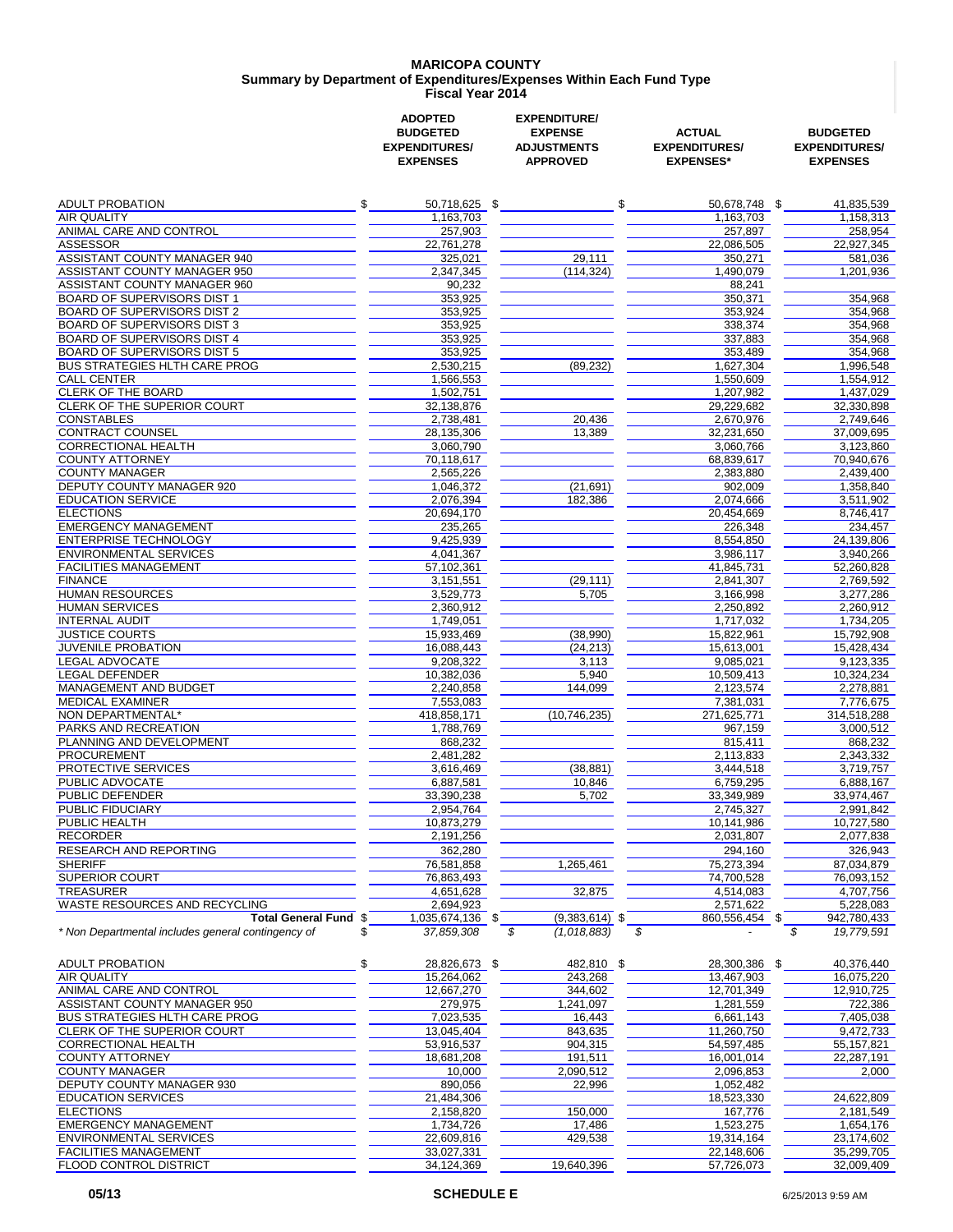#### **MARICOPA COUNTY Fiscal Year 2014 Summary by Department of Expenditures/Expenses Within Each Fund Type**

|                                                    | <b>ADOPTED</b>                                             | <b>EXPENDITURE/</b>                                     |                                                           |                                                            |  |
|----------------------------------------------------|------------------------------------------------------------|---------------------------------------------------------|-----------------------------------------------------------|------------------------------------------------------------|--|
|                                                    | <b>BUDGETED</b><br><b>EXPENDITURES/</b><br><b>EXPENSES</b> | <b>EXPENSE</b><br><b>ADJUSTMENTS</b><br><b>APPROVED</b> | <b>ACTUAL</b><br><b>EXPENDITURES/</b><br><b>EXPENSES*</b> | <b>BUDGETED</b><br><b>EXPENDITURES/</b><br><b>EXPENSES</b> |  |
| <b>HUMAN SERVICES</b>                              | 55,587,097                                                 | 10,000,703                                              | 62,737,300                                                | 62,328,934                                                 |  |
| INTEGRATED CRIMINAL JUSTICE INFO                   | 1,615,307                                                  | 836,595                                                 | 1,614,658                                                 | 1,564,383                                                  |  |
| <b>JUSTICE COURTS</b>                              | 8,350,751                                                  | 88,526                                                  | 7,716,780                                                 | 7,943,603                                                  |  |
| <b>JUVENILE PROBATION</b>                          | 40,626,643                                                 | 651,195                                                 | 36,962,423                                                | 39,343,359                                                 |  |
| <b>LEGAL ADVOCATE</b>                              | 60,764                                                     |                                                         | 35,230                                                    | 53,723                                                     |  |
| <b>LEGAL DEFENDER</b>                              | 210,922                                                    |                                                         | 153,736                                                   | 172.100                                                    |  |
| <b>LIBRARY DISTRICT</b>                            | 25,627,596                                                 | 540,586                                                 | 25,697,531                                                | 25,525,017                                                 |  |
| <b>MEDICAL EXAMINER</b>                            | 115,864                                                    | 7,682                                                   | 111,262                                                   | 63,614                                                     |  |
| NON DEPARTMENTAL                                   | 83,896,687                                                 | (17,667,078)                                            | 10,132,581                                                | 82,299,178                                                 |  |
| PARKS AND RECREATION                               | 8,661,239                                                  | 113,524                                                 | 8,219,123                                                 | 9,086,412                                                  |  |
| PLANNING AND DEVELOPMENT                           | 7,299,727                                                  | 128,178                                                 | 7,016,050                                                 | 8,057,806                                                  |  |
| PROTECTIVE SERVICES                                | 48,942                                                     |                                                         | 48,942                                                    | 48,942                                                     |  |
| PUBLIC DEFENDER                                    | 2,715,269                                                  |                                                         | 1.751.793                                                 | 2,417,979                                                  |  |
| PUBLIC HEALTH                                      | 44,900,281                                                 | 2,848,564                                               | 46,540,443                                                | 48.249.571                                                 |  |
| <b>RECORDER</b>                                    | 5,021,738                                                  | 43,397                                                  | 4,624,547                                                 | 5,757,989                                                  |  |
| <b>SHERIFF</b>                                     | 203,427,529                                                | 3,652,663                                               | 198,826,169                                               | 211,301,486                                                |  |
| STADIUM DISTRICT                                   | 1,747,791                                                  | 9,854                                                   | 2,347,964                                                 | 2,925,816                                                  |  |
| <b>SUPERIOR COURT</b>                              | 15,334,460                                                 | 183,075                                                 | 13,024,848                                                | 17,093,360                                                 |  |
| <b>TRANSPORTATION</b>                              | 59,889,807                                                 | 725,324                                                 | 55,549,493                                                | 58,872,678                                                 |  |
| <b>TREASURER</b>                                   | 304,341                                                    |                                                         | 291,693                                                   | 304,341                                                    |  |
| <b>WASTE RESOURCES AND RECYCLING</b>               | 4,748,115                                                  | 3,872                                                   | 4,565,153                                                 | 4,748,332                                                  |  |
| Total Special Revenue Funds \$                     | 835,934,958 \$                                             | 28,785,269 \$                                           | 754,791,867 \$                                            | 871,510,427                                                |  |
| * Non Departmental includes general contingency of | 29,793,329<br>\$                                           | (2, 192, 194)<br>\$                                     | \$                                                        | 24,400,732<br>\$                                           |  |
| NON DEPARTMENTAL<br><b>STADIUM DISTRICT</b>        | \$<br>16,736,830 \$<br>6,634,544                           | 31,394,304                                              | \$<br>16,736,830 \$<br>35,894,642                         | 16,715,180<br>4,902,882                                    |  |
| Total Debt Service Funds \$                        | 23,371,374 \$                                              | 31,394,304 \$                                           | 52,631,472 \$                                             | 21,618,062                                                 |  |
| FLOOD CONTROL DISTRICT                             | 50,000,000 \$                                              |                                                         | 47,826,530 \$                                             | 40,000,000                                                 |  |
| NON DEPARTMENTAL                                   | 282.865.632                                                | 6.977.712                                               | 88.898.886                                                | 293.226.126                                                |  |
| <b>TRANSPORTATION</b>                              | 103,932,010                                                |                                                         | 86,123,718                                                | 82,089,011                                                 |  |
| <b>STADIUM DISTRICT</b>                            | 1,903,000                                                  |                                                         | 1,891,107                                                 | 3,503,000                                                  |  |
| Total Capital Projects Funds \$                    | 438,700,642 \$                                             | 6,977,712 \$                                            | $224,740,241$ \$                                          | 418,818,137                                                |  |
| <b>BUS STRATEGIES HLTH CARE PROG</b>               | \$<br>144,814,989 \$                                       | $(1,039,172)$ \$                                        | 141,304,012 \$                                            | 155,944,779                                                |  |
| <b>ENTERPRISE TECHNOLOGY</b>                       | 17,494,345                                                 | 102,595                                                 | 16,970,093                                                | 16,980,745                                                 |  |
| <b>EQUIPMENT SERVICES</b>                          | 16,599,674                                                 | 2,459,064                                               | 17,293,081                                                | 17,273,320                                                 |  |
| <b>PROCUREMENT</b>                                 | 761,464                                                    | 10,479                                                  | 785,926                                                   | 788,689                                                    |  |
| <b>RISK MANAGEMENT</b>                             | 43,052,385                                                 | 12,428,395                                              | 59,010,086                                                | 34,890,051                                                 |  |
| Total Internal Service Funds \$                    | 222,722,857 \$                                             | 13,961,361 \$                                           | 235,363,198 \$                                            | 225,877,584                                                |  |
| ELIMINATIONS BUS STRATEGIES HLTH CARE PROG         | (1,070,000)                                                | 1.070.000                                               |                                                           |                                                            |  |
| <b>ELIMINATIONS COUNTY</b>                         | (156, 642, 674)                                            | (2,383,875)                                             | (158, 886, 875)                                           | (163, 263, 729)                                            |  |
| ELIMINATIONS COUNTY AND DIST                       | (7,913,040)                                                |                                                         | (7,659,668)                                               | (7,911,928)                                                |  |
| <b>Total Eliminations Funds \$</b>                 | $(165, 625, 714)$ \$                                       | $(1,313,875)$ \$                                        | $(166, 546, 543)$ \$                                      | (171, 175, 657)                                            |  |
| <b>TOTAL ALL FUNDS \$</b>                          | 2,390,778,253 \$                                           | 70,421,157 \$                                           | 1,961,536,689 \$                                          | 2,309,428,986                                              |  |

\*Includes actual expenditures/expenses recognized on the modified accrual or accrual basis as of the date the proposed budget was prepared, plus estimated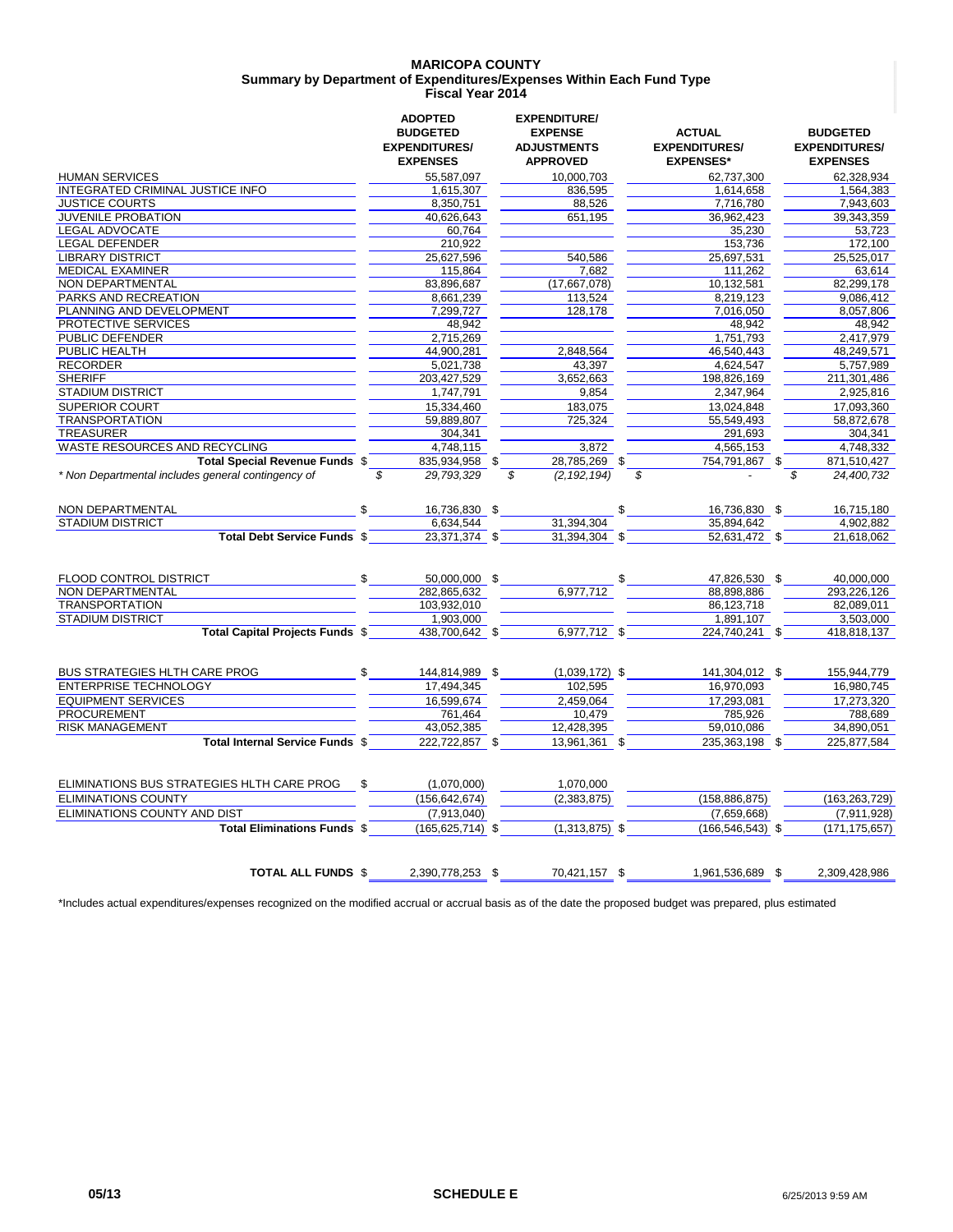### **MARICOPA COUNTY Summary by Department of Expenditures/Expenses Fiscal Year 2014**

| <b>DEPARTMENT/FUND</b>                                  | <b>ADOPTED</b><br><b>BUDGETED</b><br><b>EXPENDITURES/</b><br><b>EXPENSES</b><br>2013 |          | <b>EXPENDITURE/</b><br><b>EXPENSE</b><br><b>ADJUSTMENTS</b><br><b>APPROVED</b><br>2013 | <b>ACTUAL</b><br><b>EXPENDITURES/</b><br><b>EXPENSES*</b><br>2013 |          | <b>BUDGETED</b><br><b>EXPENDITURES/</b><br><b>EXPENSES</b><br>2014 |
|---------------------------------------------------------|--------------------------------------------------------------------------------------|----------|----------------------------------------------------------------------------------------|-------------------------------------------------------------------|----------|--------------------------------------------------------------------|
|                                                         |                                                                                      |          |                                                                                        |                                                                   |          |                                                                    |
| <b>ADULT PROBATION:</b><br>ADULT PROBATION FEES         | 14,198,868 \$                                                                        |          | 297,483 \$                                                                             | 13.937.664 \$                                                     |          | 13,777,133                                                         |
| DETENTION OPERATIONS                                    | 11,070,427                                                                           |          |                                                                                        | 10,995,025                                                        |          | 23,515,048                                                         |
| ADULT PROBATION GRANTS                                  | 3,557,378                                                                            |          | 185,327                                                                                | 3,367,697                                                         |          | 3,084,259                                                          |
| GENERAL                                                 | 50,718,625                                                                           |          |                                                                                        | 50,678,748                                                        |          | 41,835,539                                                         |
| Department Total \$                                     | 79,545,298 \$                                                                        |          | 482,810 \$                                                                             | 78,979,134 \$                                                     |          | 82,211,979                                                         |
| AIR QUALITY:                                            | \$                                                                                   |          |                                                                                        |                                                                   |          |                                                                    |
| GENERAL<br>AIR QUALITY FEES                             | 1,163,703 \$<br>11.494.587                                                           |          | 156,062                                                                                | \$<br>1,163,703 \$<br>9,847,482                                   |          | 1,158,313<br>12,150,266                                            |
| AIR QUALITY GRANT                                       | 3,769,475                                                                            |          | 87,206                                                                                 | 3,620,421                                                         |          | 3,924,954                                                          |
| Department Total \$                                     | 16,427,765 \$                                                                        |          | 243,268 \$                                                                             | $14,631,606$ \$                                                   |          | 17,233,533                                                         |
| ANIMAL CARE AND CONTROL:                                |                                                                                      |          |                                                                                        |                                                                   |          |                                                                    |
| ANIMAL CONTROL FIELD OPERATION                          | 3,367,887                                                                            | \$       | 44,742 \$                                                                              | 3,265,418 \$                                                      |          | 3,497,456                                                          |
| ANIMAL CONTROL GRANTS<br>ANIMAL CONTROL LICENSE SHELTER | 944.331<br>8.355.052                                                                 |          | 185.200<br>114,660                                                                     | 1.034,351<br>8,401,580                                            |          | 1,663,711<br>7,749,558                                             |
| GENERAL                                                 | 257,903                                                                              |          |                                                                                        | 257.897                                                           |          | 258,954                                                            |
| Department Total \$                                     | $12,925,173$ \$                                                                      |          | 344,602                                                                                | 12,959,246 \$                                                     |          | 13,169,679                                                         |
| ASSESSOR:                                               |                                                                                      |          |                                                                                        |                                                                   |          |                                                                    |
| GENERAL                                                 | \$<br>22,761,278 \$                                                                  |          |                                                                                        | \$<br>22,086,505                                                  |          | 22,927,345                                                         |
| Department Total \$                                     | 22,761,278 \$                                                                        |          |                                                                                        | 22.086.505                                                        |          | 22,927,345                                                         |
| ASSISTANT COUNTY MANAGER 940:                           |                                                                                      |          |                                                                                        |                                                                   |          |                                                                    |
| <b>GENERAL</b><br>Department Total \$                   | \$<br>325,021 \$<br>$325,021$ \$                                                     |          | 29,111 \$<br>$29,111$ \$                                                               | 350,271 \$<br>$350,271$ \$                                        |          | 581,036<br>581,036                                                 |
| ASSISTANT COUNTY MANAGER 950:                           |                                                                                      |          |                                                                                        |                                                                   |          |                                                                    |
| GENERAL                                                 | \$<br>2,347,345 \$                                                                   |          | $(114, 324)$ \$                                                                        | 1,490,079 \$                                                      |          | 1,201,936                                                          |
| NON DEPARTMENTAL GRANT                                  | 279,975                                                                              | \$       | 1.241.097                                                                              | \$<br>1,281,559                                                   | \$       | 317,688                                                            |
| DETENTION OPERATIONS                                    |                                                                                      |          |                                                                                        |                                                                   |          | 404,698                                                            |
| Department Total \$                                     | $2,627,320$ \$                                                                       |          | 1,126,773 \$                                                                           | $2,771,638$ \$                                                    |          | 1,924,322                                                          |
| ASSISTANT COUNTY MANAGER 960:                           |                                                                                      |          |                                                                                        |                                                                   |          |                                                                    |
| GENERAL                                                 | \$<br>90,232 \$<br>$90,232$ \$                                                       |          |                                                                                        | 88,241 \$<br>88.241 \$                                            |          |                                                                    |
| Department Total \$                                     |                                                                                      |          |                                                                                        |                                                                   |          |                                                                    |
| BOARD OF SUPERVISORS DIST 1:                            |                                                                                      |          |                                                                                        |                                                                   |          |                                                                    |
| <b>GENERAL</b>                                          | \$<br>353,925 \$<br>353.925 \$                                                       |          |                                                                                        | $\frac{1}{2}$<br>350,371                                          | \$       | 354,968                                                            |
| Department Total \$                                     |                                                                                      |          |                                                                                        | 350.371                                                           | \$       | 354.968                                                            |
| BOARD OF SUPERVISORS DIST 2:                            |                                                                                      |          |                                                                                        |                                                                   |          |                                                                    |
| GENERAL                                                 | \$<br>353,925<br>353,925                                                             | \$<br>\$ |                                                                                        | 353,924<br>353,924                                                | \$       | 354,968<br>354,968                                                 |
| Department Total \$                                     |                                                                                      |          |                                                                                        |                                                                   | \$       |                                                                    |
| BOARD OF SUPERVISORS DIST 3:                            |                                                                                      |          |                                                                                        |                                                                   |          |                                                                    |
| <b>GENERAL</b><br><b>Department Total</b>               | \$<br>353,925 \$<br>\$<br>353,925 \$                                                 |          |                                                                                        | 338,374<br>338,374                                                | \$<br>\$ | 354,968<br>354,968                                                 |
| <b>BOARD OF SUPERVISORS DIST 4:</b>                     |                                                                                      |          |                                                                                        |                                                                   |          |                                                                    |
| <b>GENERAL</b>                                          | \$<br>353,925 \$                                                                     |          |                                                                                        | 337,883                                                           | \$       | 354,968                                                            |
| <b>Department Total</b>                                 | 353,925<br>\$                                                                        | \$       |                                                                                        | 337,883                                                           | \$       | 354,968                                                            |
| <b>BOARD OF SUPERVISORS DIST 5:</b>                     |                                                                                      |          |                                                                                        |                                                                   |          |                                                                    |
| <b>GENERAL</b>                                          | \$<br>353,925                                                                        | \$       |                                                                                        | 353,489                                                           | \$       | 354,968                                                            |
| <b>Department Total</b>                                 | 353,925<br>\$                                                                        | \$       |                                                                                        | 353,489                                                           | \$       | 354,968                                                            |
| <b>BUS STRATEGIES HLTH CARE PROG:</b>                   |                                                                                      |          |                                                                                        |                                                                   |          |                                                                    |
| <b>GENERAL</b><br>PUBLIC HEALTH GRANTS                  | \$<br>2,530,215<br>7,023,535                                                         | \$       | $(89, 232)$ \$<br>16,443                                                               | 1,627,304 \$<br>6,661,143                                         |          | 1,996,548<br>7,405,038                                             |
| <b>CMG MEDICAL</b>                                      | 45,759,309                                                                           |          |                                                                                        | 52,092,112                                                        |          | 53,061,629                                                         |
| OAP MEDICAL                                             | 44,117,011                                                                           |          |                                                                                        | 34,067,853                                                        |          | 35,848,681                                                         |
| CHOICE FUND H.S.A.                                      | 12,239,116                                                                           |          |                                                                                        | 14,247,624                                                        |          | 15,520,423                                                         |
| FI DENTAL PPO                                           | 4,791,276                                                                            |          |                                                                                        | 4,917,027                                                         |          | 5,192,538                                                          |
| COINSURANCE PHARMACY                                    | 12,584,880                                                                           |          |                                                                                        | 13,877,639<br>1,731,402                                           |          | 15,835,192                                                         |
| 60 PERCENT STD                                          | 1,625,925                                                                            |          |                                                                                        |                                                                   |          | 7,608,140                                                          |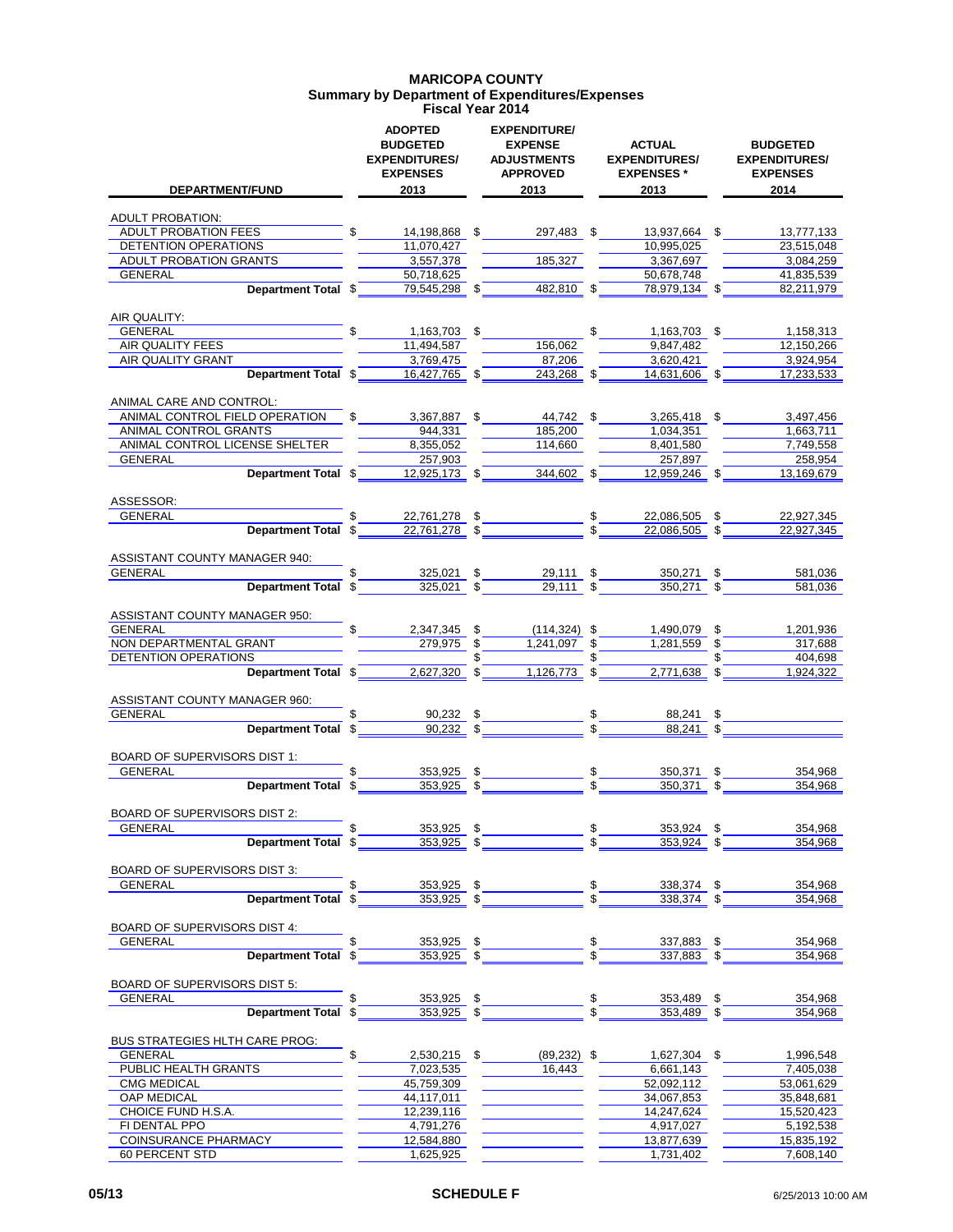|                                                           | <b>ADOPTED</b>                           | <b>EXPENDITURE/</b>                  |                                       |                                         |
|-----------------------------------------------------------|------------------------------------------|--------------------------------------|---------------------------------------|-----------------------------------------|
|                                                           | <b>BUDGETED</b><br><b>EXPENDITURES/</b>  | <b>EXPENSE</b><br><b>ADJUSTMENTS</b> | <b>ACTUAL</b><br><b>EXPENDITURES/</b> | <b>BUDGETED</b><br><b>EXPENDITURES/</b> |
|                                                           | <b>EXPENSES</b>                          | <b>APPROVED</b>                      | <b>EXPENSES*</b>                      | <b>EXPENSES</b>                         |
| <b>DEPARTMENT/FUND</b>                                    | 2013                                     | 2013                                 | 2013                                  | 2014                                    |
| 50 PERCENT STD                                            | 304,556                                  |                                      | 224,266                               | 304,556                                 |
| <b>40 PERCENT STD</b>                                     | 142,180                                  |                                      | 127,178                               | 142,180                                 |
| BEHAVIORAL HEALTH                                         | 1,889,896                                |                                      | 1,867,613                             | 1.749.785                               |
| <b>WELLNESS</b>                                           | 3,939,061                                | 1,754                                | 1,058,135                             | 1,905,290                               |
| <b>BENEFIT ADMINISTRATION</b>                             | 2,297,297                                | 29,074                               | 2,118,612                             | 3,015,172                               |
| <b>ONSITE PHARMACY CLINIC</b><br>BENEFITS ELIMINATIONS    | 1,232,000                                | (1,070,000)                          | 1,813,085                             | 1,736,000<br>(1,245,000)                |
| FLEX SPENDING HEALTH                                      | 2,585,420                                |                                      | (1,436,650)<br>2,356,070              | 2,356,070                               |
| <b>FLEX SPENDING DEP CARE</b>                             | 801,898                                  |                                      | 888,092                               | 888.092                                 |
| <b>VISION</b>                                             | 1,537,504                                |                                      | 1,554,939                             | 1,658,880                               |
| FI PREPAID DENTAL                                         | 396,386                                  |                                      | 378,093                               | 269,861                                 |
| FI LIFE AND AD AND D                                      | 330,175                                  |                                      | 397,832                               | 397,832                                 |
| SUPPLEMENTAL LIFE                                         | 2,831,922                                |                                      | 3,140,997                             | 3,140,997                               |
| <b>EMPLOYEE ASSISTANCE</b>                                | 201,617                                  |                                      | 214,224                               | 369,603                                 |
| SI DENTAL                                                 | 3,672,387                                |                                      | 3,757,331                             | 4,309,610                               |
| <b>DEPENDENT LIFE</b><br><b>VOLUNTARY BENEFITS</b>        | 254,957<br>617,672                       |                                      | 348,516<br>892,212                    | 348,516<br>892,212                      |
| <b>CIGNA FOR SENIORS</b>                                  | 662,544                                  |                                      | 669,810                               | 638,520                                 |
| <b>ELIMINATIONS</b>                                       | (1,070,000)                              | 1,070,000                            |                                       |                                         |
| Department Total \$                                       | 153,298,739<br>\$                        | $(41,961)$ \$                        | 149.592.459                           | \$<br>165,346,365                       |
|                                                           |                                          |                                      |                                       |                                         |
| <b>CALL CENTER:</b>                                       |                                          |                                      |                                       |                                         |
| <b>GENERAL</b>                                            | \$<br>1,566,553<br>\$                    |                                      | 1,550,609                             | 1,554,912<br>\$                         |
| <b>Department Total</b>                                   | \$<br>\$<br>1,566,553                    |                                      | 1,550,609 \$                          | 1,554,912                               |
|                                                           |                                          |                                      |                                       |                                         |
| CLERK OF THE BOARD:<br><b>GENERAL</b>                     | \$                                       |                                      |                                       | 1,437,029                               |
| <b>Department Total</b>                                   | 1,502,751<br>\$<br>1,502,751<br>\$<br>\$ |                                      | \$<br>1,207,982<br>1.207.982          | \$<br>1,437,029<br>\$                   |
|                                                           |                                          |                                      |                                       |                                         |
| CLERK OF THE SUPERIOR COURT:                              |                                          |                                      |                                       |                                         |
| CHILD SUPPORT ENHANCEMENT                                 | 100,000                                  |                                      |                                       |                                         |
| CLERK OF COURT FILL THE GAP                               | 2,345,688                                | 422,666                              | 2,527,701                             | 2,314,029                               |
| CLERK OF THE COURT EDMS                                   | 5,700,000                                | 30,711                               | 5,070,344                             | 3,522,120                               |
| <b>CLERK OF THE COURT GRANTS</b>                          | 1,389,716                                | 74,812                               | 1,048,504                             | 1,072,654                               |
| <b>COURT DOCUMENT RETRIEVAL</b>                           | 2,335,000                                | 29,067                               | 1,758,728                             | 1,838,536                               |
| <b>GENERAL</b>                                            | 32,138,876                               |                                      | 29,229,682                            | 32,330,898                              |
| JUDICIAL ENHANCEMENT                                      | 1,100,000                                | 286,379                              | 815,279                               | 657,394                                 |
| <b>VICTIM LOCATION</b>                                    | 75,000                                   |                                      | 40,194                                | 68,000                                  |
| Department Total \$                                       | 45,184,280 \$                            | 843,635 \$                           | 40,490,432 \$                         | 41,803,631                              |
| <b>CONSTABLES:</b>                                        |                                          |                                      |                                       |                                         |
| <b>GENERAL</b>                                            | \$<br>2,738,481<br>\$                    | 20,436                               | \$<br>2,670,976                       | 2,749,646<br>\$                         |
| Department Total \$                                       | 2,738,481<br>\$                          | 20,436                               | 2,670,976<br>\$                       | \$<br>2.749.646                         |
|                                                           |                                          |                                      |                                       |                                         |
| CONTRACT COUNSEL:                                         |                                          |                                      |                                       |                                         |
| <b>GENERAL</b>                                            | \$<br>28,135,306<br>\$                   | 13,389                               | \$<br>32,231,650                      | 37,009,695<br>\$                        |
| <b>Department Total</b>                                   | 28,135,306<br>\$<br>\$                   | 13,389                               | 32,231,650<br>\$                      | 37,009,695<br>\$                        |
| <b>CORRECTIONAL HEALTH:</b>                               |                                          |                                      |                                       |                                         |
| CORRECTIONAL HEALTH GRANT                                 | \$<br>50,000 \$                          |                                      | \$<br>50,000                          | \$<br>50,000                            |
| DETENTION OPERATIONS                                      | 53,866,537                               | 904,315                              | 54,547,485                            | 55,107,821                              |
| <b>GENERAL</b>                                            | 3,060,790                                |                                      | 3,060,766                             | 3,123,860                               |
| Department Total \$                                       | 56,977,327 \$                            | 904,315 \$                           | 57,658,251                            | 58,281,681<br>\$                        |
|                                                           |                                          |                                      |                                       |                                         |
| <b>COUNTY ATTORNEY:</b>                                   |                                          |                                      |                                       |                                         |
| CHECK ENFORCEMENT PROGRAM                                 | \$<br>361,000 \$                         | $5,354$ \$                           | 328,078 \$                            | 359,900                                 |
| COUNTY ATTORNEY FILL THE GAP                              | 2,047,134                                | 30.082                               | 1,703,309                             | 1.995.341                               |
| COUNTY ATTORNEY GRANTS                                    | 6,915,128                                | 108,639                              | 6,318,202                             | 6,938,464                               |
| <b>COUNTY ATTORNEY RICO</b>                               | 4,582,949                                |                                      | 4,148,149                             | 7,574,334                               |
| CRIM JUSTICE ENHANCEMENT                                  | 1,728,835                                | 31,395                               | 1,634,840                             | 1,624,052                               |
| <b>DIVERSION</b>                                          | 2,871,162                                | 16,041                               | 1,793,395                             | 3,620,100                               |
| <b>GENERAL</b>                                            | 70,118,617                               |                                      | 68,839,617                            | 70,940,676                              |
| VICTIM COMP AND ASSISTANCE<br>VICTIM COMP RESTITUTION INT | 135,000<br>40,000                        |                                      | 56,250<br>18,791                      | 135,000<br>40,000                       |
| Department Total \$                                       | 88,799,825 \$                            | 191,511 \$                           | 84,840,631 \$                         | 93,227,867                              |
|                                                           |                                          |                                      |                                       |                                         |
| <b>COUNTY MANAGER:</b>                                    |                                          |                                      |                                       |                                         |
| <b>GENERAL</b>                                            | 2,565,226<br>\$                          |                                      | \$<br>2,383,880                       | \$<br>2,439,400                         |
| NON DEPARTMENTAL GRANT                                    | 10,000                                   | 2,090,512                            | 2,096,853                             | 2,000                                   |
| Department Total \$                                       | 2,575,226 \$                             | 2,090,512 \$                         | 4,480,733 \$                          | 2,441,400                               |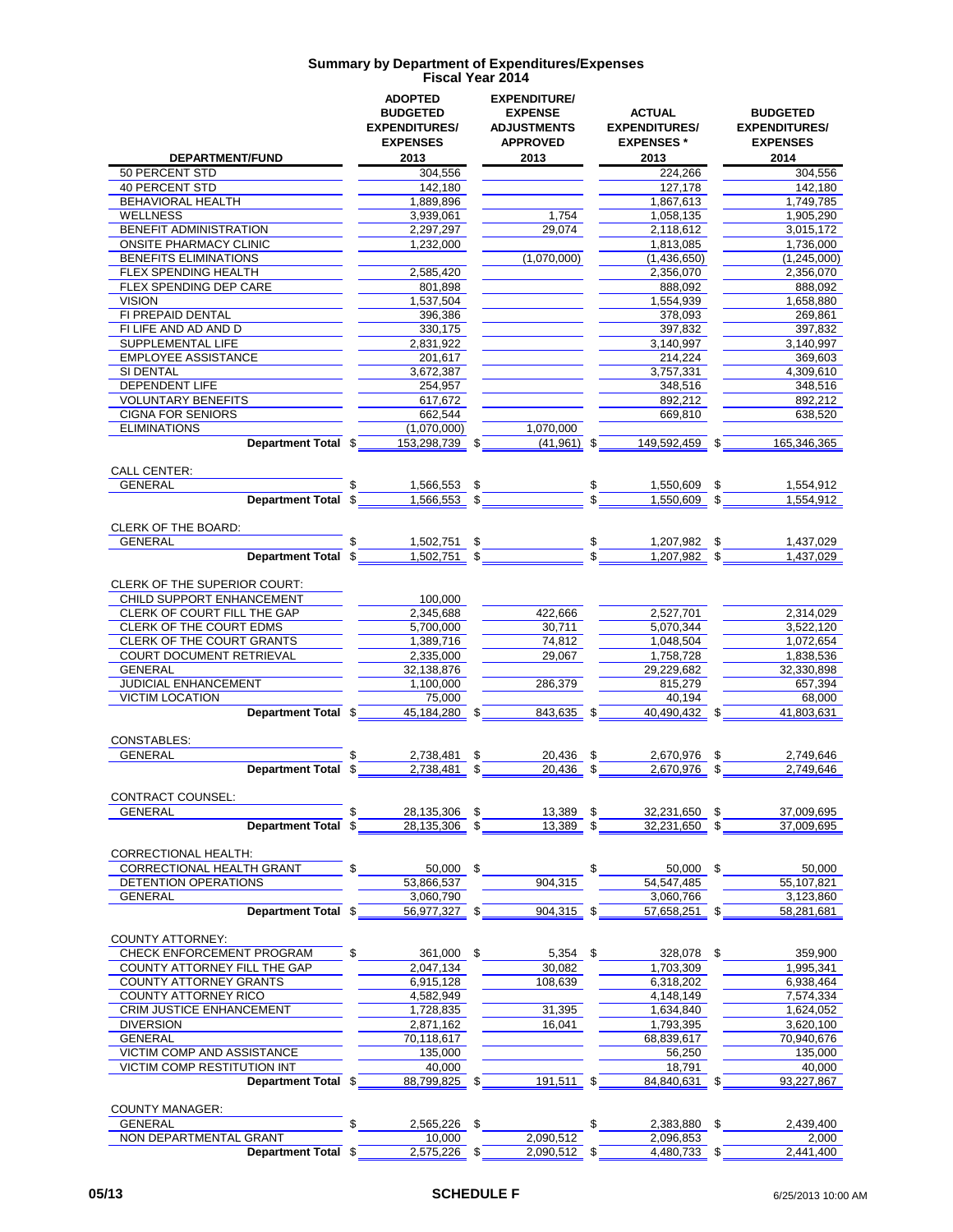| DEPARTMENT/FUND                                             | <b>ADOPTED</b><br><b>BUDGETED</b><br><b>EXPENDITURES/</b><br><b>EXPENSES</b><br>2013 | <b>EXPENDITURE/</b><br><b>EXPENSE</b><br><b>ADJUSTMENTS</b><br><b>APPROVED</b><br>2013 | <b>ACTUAL</b><br><b>EXPENDITURES/</b><br><b>EXPENSES*</b><br>2013 | <b>BUDGETED</b><br><b>EXPENDITURES/</b><br><b>EXPENSES</b><br>2014 |
|-------------------------------------------------------------|--------------------------------------------------------------------------------------|----------------------------------------------------------------------------------------|-------------------------------------------------------------------|--------------------------------------------------------------------|
| DEPUTY COUNTY MANAGER 920:                                  |                                                                                      |                                                                                        |                                                                   |                                                                    |
| <b>GENERAL</b>                                              | \$<br>\$<br>1.046.372                                                                | $(21,691)$ \$                                                                          | 902,009                                                           | \$<br>1,358,840                                                    |
| Department Total \$                                         | 1,046,372<br>\$                                                                      | $(21,691)$ \$                                                                          | 902.009                                                           | \$<br>1,358,840                                                    |
| DEPUTY COUNTY MANAGER 930:                                  |                                                                                      |                                                                                        |                                                                   |                                                                    |
| PLANNING AND DEVELOPMENT FEES                               | \$<br>\$<br>890,056                                                                  | 22,996                                                                                 | \$<br>1,052,482                                                   | \$                                                                 |
| <b>Department Total</b>                                     | 890.056<br>\$<br>\$                                                                  | 22,996                                                                                 | \$<br>1,052,482 \$                                                |                                                                    |
|                                                             |                                                                                      |                                                                                        |                                                                   |                                                                    |
| <b>EDUCATION SERVICE:</b>                                   |                                                                                      |                                                                                        |                                                                   |                                                                    |
| <b>GENERAL</b>                                              | \$<br>2,076,394                                                                      | \$<br>182,386 \$                                                                       | 2,074,666                                                         | \$<br>3,511,902                                                    |
| <b>SCHOOL GRANT</b>                                         | 15,796,099                                                                           |                                                                                        | 15,184,462                                                        | 20,593,590                                                         |
| SMALL SCHOOL SERVICE<br>SCHOOL TRANSPORTATION               | 109,657<br>600,000                                                                   |                                                                                        | 105,735<br>310,274                                                | 109,657<br>600,000                                                 |
| SCHOOL COMMUNICATION                                        | 733,136                                                                              |                                                                                        | 585,332                                                           | 603,452                                                            |
| EDUCATIONAL SUPPLEMENTAL PROG                               | 1,458,358                                                                            |                                                                                        | 1,205,290                                                         | 1,061,291                                                          |
| <b>DETENTION OPERATIONS</b>                                 | 2,787,056                                                                            |                                                                                        | 1,132,237                                                         | 1,654,819                                                          |
| Department Total \$                                         | 23,560,700 \$                                                                        | 182,386                                                                                | 20,597,996 \$                                                     | 28,134,711                                                         |
|                                                             |                                                                                      |                                                                                        |                                                                   |                                                                    |
| ELECTIONS:                                                  |                                                                                      |                                                                                        |                                                                   |                                                                    |
| <b>ELECTIONS GRANT</b>                                      | 2,158,820<br>\$                                                                      | 150.000                                                                                | \$<br>167,776                                                     | \$<br>2,181,549                                                    |
| <b>GENERAL</b>                                              | 20,694,170                                                                           |                                                                                        | 20.454.669                                                        | 8,746,417                                                          |
| Department Total \$                                         | 22,852,990 \$                                                                        | 150,000 \$                                                                             | 20,622,445 \$                                                     | 10,927,966                                                         |
|                                                             |                                                                                      |                                                                                        |                                                                   |                                                                    |
| <b>EMERGENCY MANAGEMENT:</b><br><b>EMERGENCY MANAGEMENT</b> | \$<br>1,147,701 \$                                                                   |                                                                                        |                                                                   |                                                                    |
| <b>GENERAL</b>                                              | 235.265                                                                              | $9,411$ \$                                                                             | 1,002,508 \$<br>226,348                                           | 931,260<br>234.457                                                 |
| PALO VERDE                                                  | 587,025                                                                              | 8,075                                                                                  | 520,767                                                           | 722,916                                                            |
| Department Total \$                                         | 1,969,991<br>\$                                                                      | 17,486 \$                                                                              | 1,749,623 \$                                                      | 1,888,633                                                          |
| <b>ENTERPRISE TECHNOLOGY:</b>                               |                                                                                      |                                                                                        |                                                                   |                                                                    |
| <b>GENERAL</b>                                              | 9,425,939 \$                                                                         |                                                                                        | \$<br>8,554,850 \$                                                | 24,139,806                                                         |
| TECHNOLOGY INFRASTRUCTURE                                   | 17,494,345                                                                           | 102,595                                                                                | 16,970,093                                                        | 16,980,745                                                         |
| Department Total \$                                         | 26,920,284 \$                                                                        | 102,595 \$                                                                             | 25,524,943 \$                                                     | 41,120,551                                                         |
|                                                             |                                                                                      |                                                                                        |                                                                   |                                                                    |
| <b>ENVIRONMENTAL SERVICES:</b>                              |                                                                                      |                                                                                        |                                                                   |                                                                    |
| <b>ENVIRONMTL SVCS ENV HEALTH</b>                           | 22,609,816                                                                           | 429,538                                                                                | 19,314,164                                                        | 23,174,602                                                         |
| GENERAL<br>Department Total \$                              | 4,041,367                                                                            | 429,538 \$                                                                             | 3,986,117<br>23,300,281 \$                                        | 3,940,266                                                          |
|                                                             | 26,651,183 \$                                                                        |                                                                                        |                                                                   | 27,114,868                                                         |
| <b>EQUIPMENT SERVICES:</b>                                  |                                                                                      |                                                                                        |                                                                   |                                                                    |
| <b>EQUIPMENT SERVICES</b>                                   | 16,599,674<br>\$<br>\$                                                               | 2,459,064                                                                              | \$<br>17,293,081                                                  | \$<br>17,273,320                                                   |
| Department Total \$                                         | 16,599,674                                                                           | 2,459,064                                                                              | 17,293,081                                                        | 17,273,320                                                         |
|                                                             |                                                                                      |                                                                                        |                                                                   |                                                                    |
| <b>FACILITIES MANAGEMENT:</b>                               |                                                                                      |                                                                                        |                                                                   |                                                                    |
| GENERAL                                                     | \$<br>\$<br>57,102,361                                                               |                                                                                        | \$<br>41,845,731 \$                                               | 52,260,828                                                         |
| DETENTION OPERATIONS                                        | 33,027,331                                                                           |                                                                                        | 22,148,606                                                        | 35,299,705                                                         |
| Department Total \$                                         | 90,129,692<br>-\$                                                                    |                                                                                        | 63,994,337 \$                                                     | 87,560,533                                                         |
| FINANCE:                                                    |                                                                                      |                                                                                        |                                                                   |                                                                    |
| <b>GENERAL</b>                                              | \$<br>3,151,551<br>\$                                                                | $(29, 111)$ \$                                                                         | 2,841,307 \$                                                      | 2,769,592                                                          |
| Department Total \$                                         | 3,151,551<br>\$                                                                      | $(29, 111)$ \$                                                                         | 2,841,307 \$                                                      | 2,769,592                                                          |
|                                                             |                                                                                      |                                                                                        |                                                                   |                                                                    |
| FLOOD CONTROL DISTRICT:                                     |                                                                                      |                                                                                        |                                                                   |                                                                    |
| <b>FLOOD CONTROL</b>                                        | \$<br>33,775,369 \$                                                                  | 19,560,396 \$                                                                          | 57,376,387 \$                                                     | 31,934,409                                                         |
| FLOOD CONTROL GRANTS                                        | 349,000                                                                              | 80,000                                                                                 | 349,686                                                           | 75,000                                                             |
| FLOOD CONTROL CAPITAL PROJECTS                              | 50,000,000                                                                           |                                                                                        | 47,826,530                                                        | 40,000,000                                                         |
| Department Total \$                                         | 84,124,369 \$                                                                        | 19,640,396 \$                                                                          | 105,552,603 \$                                                    | 72,009,409                                                         |
| HUMAN RESOURCES:                                            |                                                                                      |                                                                                        |                                                                   |                                                                    |
| GENERAL                                                     | \$<br>3,529,773<br>\$                                                                | $5,705$ \$                                                                             | 3,166,998 \$                                                      | 3,277,286                                                          |
| <b>Department Total</b>                                     | 3,529,773 \$<br>-\$                                                                  | 5,705 \$                                                                               | 3,166,998 \$                                                      | 3,277,286                                                          |
| HUMAN SERVICES:                                             |                                                                                      |                                                                                        |                                                                   |                                                                    |
| <b>CDBG HOUSING TRUST</b>                                   | \$<br>14,741,226 \$                                                                  |                                                                                        | \$<br>12,266,494 \$                                               | 19,897,891                                                         |
| DETENTION OPERATIONS                                        | 1,328,359                                                                            |                                                                                        | 952,591                                                           | 192,235                                                            |
| <b>GENERAL</b>                                              | 2,360,912                                                                            |                                                                                        | 2,250,892                                                         | 2,260,912                                                          |
| <b>HUMAN SERVICES GRANTS</b>                                | 39,517,512                                                                           | 10,000,703                                                                             | 49,518,215                                                        | 42,238,808                                                         |
| Department Total \$                                         | 57,948,009 \$                                                                        | 10,000,703 \$                                                                          | 64,988,192 \$                                                     | 64,589,846                                                         |
|                                                             |                                                                                      |                                                                                        |                                                                   |                                                                    |
| INTEGRATED CRIM JUSTICE INFO:                               |                                                                                      |                                                                                        |                                                                   |                                                                    |
| DETENTION OPERATIONS                                        | \$<br>1,615,307 \$                                                                   | 836,595 \$                                                                             | 1,614,658 \$                                                      | 1,564,383                                                          |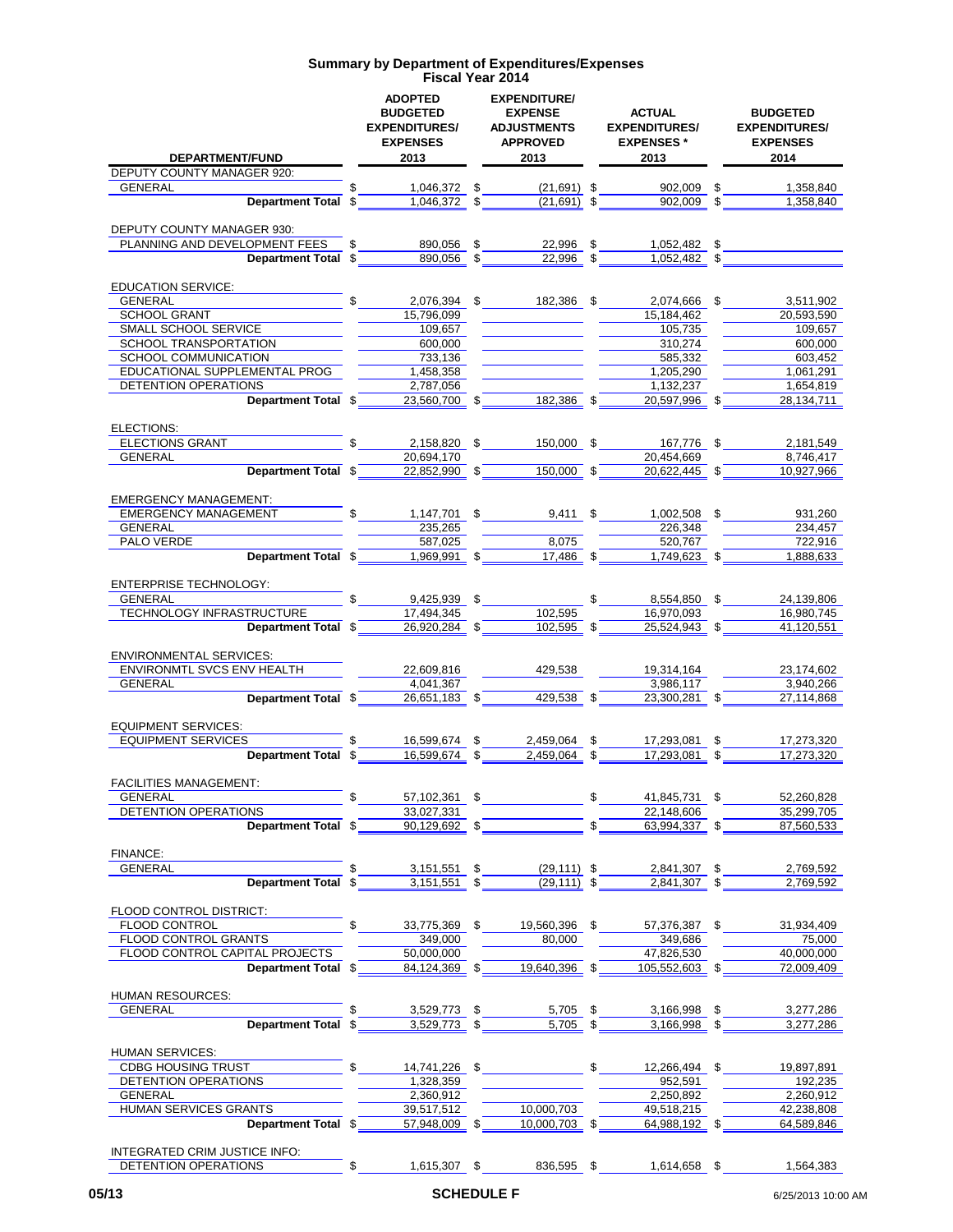| DEPARTMENT/FUND                                    | <b>ADOPTED</b><br><b>BUDGETED</b><br><b>EXPENDITURES/</b><br><b>EXPENSES</b><br>2013 | <b>EXPENDITURE/</b><br><b>EXPENSE</b><br><b>ADJUSTMENTS</b><br><b>APPROVED</b><br>2013 | <b>ACTUAL</b><br><b>EXPENDITURES/</b><br><b>EXPENSES</b> *<br>2013 | <b>BUDGETED</b><br><b>EXPENDITURES/</b><br><b>EXPENSES</b><br>2014 |
|----------------------------------------------------|--------------------------------------------------------------------------------------|----------------------------------------------------------------------------------------|--------------------------------------------------------------------|--------------------------------------------------------------------|
| Department Total \$                                | 1,615,307                                                                            | 836,595 \$                                                                             | 1,614,658 \$                                                       | 1.564.383                                                          |
|                                                    |                                                                                      |                                                                                        |                                                                    |                                                                    |
| <b>INTERNAL AUDIT:</b>                             |                                                                                      |                                                                                        |                                                                    |                                                                    |
| <b>GENERAL</b>                                     | 1,749,051<br>\$                                                                      |                                                                                        | $\sim$<br>1,717,032 \$                                             | 1,734,205                                                          |
| Department Total \$                                | 1,749,051                                                                            |                                                                                        | 1,717,032                                                          | 1,734,205                                                          |
|                                                    |                                                                                      |                                                                                        |                                                                    |                                                                    |
| <b>JUSTICE COURTS:</b>                             | \$                                                                                   |                                                                                        |                                                                    |                                                                    |
| GENERAL<br>JUSTICE COURTS SPECIAL REVENUE          | 15,933,469<br>\$<br>6,177,400                                                        | $(38,990)$ \$<br>84,467                                                                | 15,822,961<br>6,261,867                                            | \$<br>15,792,908<br>6.589.500                                      |
| JUST COURTS PHOTO ENFORCEMENT                      | 381,351                                                                              |                                                                                        | 72,237                                                             | 312.103                                                            |
| JUSTICE CT JUDICIAL ENHANCEMNT                     | 1,792,000                                                                            | 4,059                                                                                  | 1,382,676                                                          | 1,042,000                                                          |
| Department Total \$                                | 24,284,220 \$                                                                        | 49,536 \$                                                                              | 23,539,741                                                         | 23,736,511<br>\$                                                   |
|                                                    |                                                                                      |                                                                                        |                                                                    |                                                                    |
|                                                    |                                                                                      |                                                                                        |                                                                    |                                                                    |
| <b>JUVENILE PROBATION:</b>                         |                                                                                      |                                                                                        |                                                                    |                                                                    |
| DETENTION OPERATIONS<br>GENERAL                    | \$<br>32, 164, 124 \$                                                                |                                                                                        | \$<br>28,925,575 \$                                                | 30,773,784                                                         |
| JUVENILE PROBATION DIVERSION                       | 16,088,443<br>302,870                                                                | (24, 213)<br>8,039                                                                     | 15,613,001<br>309,281                                              | 15,428,434<br>304,194                                              |
| JUVENILE PROBATION GRANTS                          | 4,406,449                                                                            | 559,013                                                                                | 4,075,494                                                          | 4,424,881                                                          |
| JUVENILE PROBATION SPECIAL FEE                     | 3,743,200                                                                            | 84,143                                                                                 | 3,646,479                                                          | 3,830,500                                                          |
| <b>JUVENILE RESTITUTION</b>                        | 10.000                                                                               |                                                                                        | 5,594                                                              | 10,000                                                             |
| Department Total \$                                | 56,715,086 \$                                                                        | 626,982                                                                                | 52,575,424 \$                                                      | 54,771,793                                                         |
|                                                    |                                                                                      |                                                                                        |                                                                    |                                                                    |
| LEGAL ADVOCATE:                                    |                                                                                      |                                                                                        |                                                                    |                                                                    |
| <b>GENERAL</b>                                     | 9,208,322 \$                                                                         | $3,113$ \$                                                                             | $9,085,021$ \$                                                     | 9,123,335                                                          |
| PUBLIC DEFENDER TRAINING                           | 60.764                                                                               |                                                                                        | 35,230                                                             | 53.723                                                             |
| Department Total \$                                | 9,269,086 \$                                                                         | $3,113$ \$                                                                             | 9,120,251 \$                                                       | 9,177,058                                                          |
|                                                    |                                                                                      |                                                                                        |                                                                    |                                                                    |
| LEGAL DEFENDER:<br><b>GENERAL</b>                  | \$<br>10,382,036 \$                                                                  | $5.940$ \$                                                                             | 10,509,413 \$                                                      | 10,324,234                                                         |
| LEGAL DEFENDER FILL THE GAP                        | 66,362                                                                               |                                                                                        | 66,362                                                             | 66.362                                                             |
| PUBLIC DEFENDER TRAINING                           | 144,560                                                                              |                                                                                        | 87,374                                                             | 105,738                                                            |
| Department Total \$                                | 10,592,958 \$                                                                        | 5,940 \$                                                                               | 10,663,149 \$                                                      | 10,496,334                                                         |
|                                                    |                                                                                      |                                                                                        |                                                                    |                                                                    |
| <b>LIBRARY DISTRICT:</b>                           |                                                                                      |                                                                                        |                                                                    |                                                                    |
| <b>LIBRARY DISTRICT GRANTS</b>                     |                                                                                      | 169,912                                                                                | 142,906                                                            | 200,000                                                            |
| <b>LIBRARY DISTRICT</b>                            | 21,112,500                                                                           | 314,700                                                                                | 21,105,829                                                         | 20,809,921                                                         |
| LIBRARY INTERGOVERNMENTAL                          | 4,515,096                                                                            | 55.974                                                                                 | 4,448,796                                                          | 4,515,096                                                          |
| Department Total \$                                | 25,627,596 \$                                                                        | 540,586 \$                                                                             | 25,697,531 \$                                                      | 25,525,017                                                         |
| <b>MANAGEMENT AND BUDGET:</b>                      |                                                                                      |                                                                                        |                                                                    |                                                                    |
| <b>GENERAL</b>                                     | 2,240,858<br>\$                                                                      | 144.099                                                                                | 2,123,574<br>\$                                                    | 2,278,881<br>\$                                                    |
| Department Total \$                                | 2,240,858<br>\$                                                                      | 144.099                                                                                | 2.123.574                                                          | 2.278.881<br>\$                                                    |
|                                                    |                                                                                      |                                                                                        |                                                                    |                                                                    |
| MEDICAL EXAMINER:                                  |                                                                                      |                                                                                        |                                                                    |                                                                    |
| GENERAL                                            | 7,553,083<br>\$                                                                      |                                                                                        | \$<br>7,381,031 \$                                                 | 7,776,675                                                          |
| MEDICAL EXAMINER GRANT                             | 115,864                                                                              | 7,682                                                                                  | 111,262                                                            | 63,614                                                             |
| Department Total \$                                | $7,668,947$ \$                                                                       | 7,682 \$                                                                               | 7,492,293 \$                                                       | 7,840,289                                                          |
| NON DEPARTMENTAL:                                  |                                                                                      |                                                                                        |                                                                    |                                                                    |
| COUNTY IMPROVEMENT DEBT                            | \$<br>9,323,600<br>\$                                                                |                                                                                        | \$<br>$9,323,600$ \$                                               | 16,715,180                                                         |
| <b>COUNTY IMPROVEMENT DEBT 2</b>                   | 7,413,230                                                                            |                                                                                        | 7,413,230                                                          |                                                                    |
| DETENTION CAPITAL PROJECTS                         | 66,512,503                                                                           |                                                                                        | 16,977,403                                                         | 20,775,000                                                         |
| DETENTION OPERATIONS                               | 69,189,832                                                                           | (10,538,438)                                                                           | 10,058,007                                                         | 53,909,175                                                         |
| GENERAL                                            | 418,858,171                                                                          | (10, 746, 235)                                                                         | 271,625,771                                                        | 314,518,288                                                        |
| <b>GENERAL FUND CTY IMPROV</b>                     | 63,478,837                                                                           | 4,477,712                                                                              | 26,736,202                                                         | 51,076,289                                                         |
| INTERGOVERNMENTAL CAP PROJ                         | 124,999                                                                              |                                                                                        |                                                                    | 127,500                                                            |
| NON DEPARTMENTAL GRANT                             | 14,188,141                                                                           | (7, 128, 640)                                                                          |                                                                    | 27,846,828                                                         |
| TECHNOLOGY CAP IMPROVEMENT                         | 115,575,079                                                                          |                                                                                        | 42,716,547                                                         | 162, 185, 773                                                      |
| DETENTION TECH CAP IMPROVEMENT<br>WASTE MANAGEMENT | 37, 174, 214<br>518,714                                                              | 2,500,000                                                                              | 2,468,734<br>74,574                                                | 59,061,564<br>543,175                                              |
| Department Total \$                                | 802,357,320 \$                                                                       | $(21, 435, 601)$ \$                                                                    | 387,394,068                                                        | 706,758,772<br>\$                                                  |
|                                                    |                                                                                      |                                                                                        |                                                                    |                                                                    |
| PARKS AND RECREATION:                              |                                                                                      |                                                                                        |                                                                    |                                                                    |
| <b>GENERAL</b>                                     | \$<br>1,788,769<br>\$                                                                |                                                                                        | \$<br>967,159                                                      | \$<br>3,000,512                                                    |
| LAKE PLEASANT RECREATION SVCS                      | 2,954,358                                                                            | 20,373                                                                                 | 2,780,053                                                          | 3,284,850                                                          |
| PARKS AND RECREATION GRANTS                        |                                                                                      | 10,000                                                                                 | 10,000                                                             |                                                                    |
| PARKS DONATIONS                                    | 176,056                                                                              |                                                                                        | 68,220                                                             | 61,905                                                             |
| PARKS ENHANCEMENT FUND                             | 5,050,075                                                                            | 80,547                                                                                 | 4,904,268                                                          | 5,261,068                                                          |
| PARKS SOUVENIR<br>SPUR CROSS RANCH CONSERVATION    | 184,950<br>295,800                                                                   | 1,117                                                                                  | 208,439                                                            | 182,629                                                            |
|                                                    |                                                                                      | 1,487                                                                                  | 248,143                                                            | 295,960                                                            |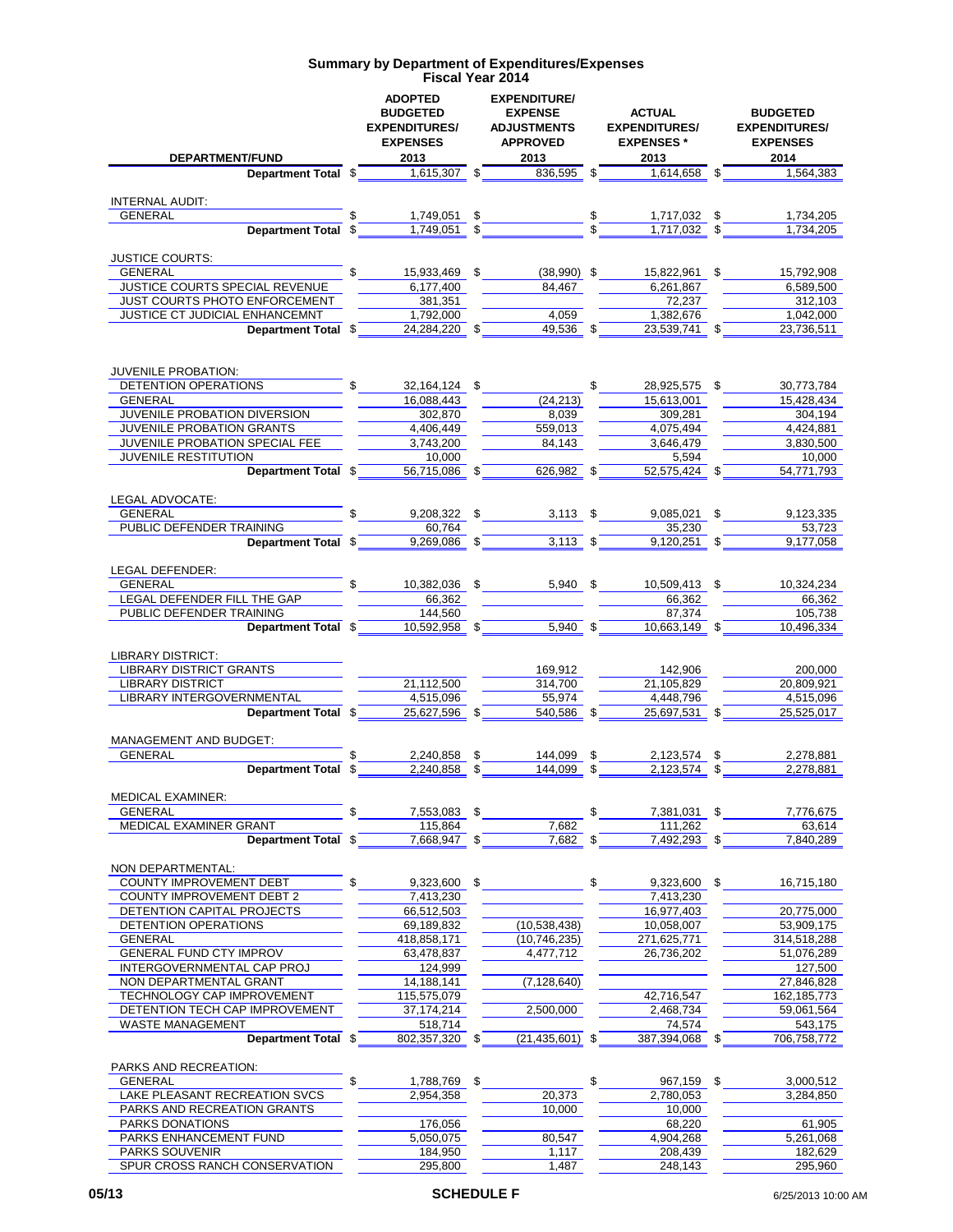| DEPARTMENT/FUND                                    | <b>ADOPTED</b><br><b>BUDGETED</b><br><b>EXPENDITURES/</b><br><b>EXPENSES</b><br>2013 | <b>EXPENDITURE/</b><br><b>EXPENSE</b><br><b>ADJUSTMENTS</b><br><b>APPROVED</b><br>2013 |                       | <b>ACTUAL</b><br><b>EXPENDITURES/</b><br><b>EXPENSES*</b><br>2013 |     | <b>BUDGETED</b><br><b>EXPENDITURES/</b><br><b>EXPENSES</b><br>2014 |
|----------------------------------------------------|--------------------------------------------------------------------------------------|----------------------------------------------------------------------------------------|-----------------------|-------------------------------------------------------------------|-----|--------------------------------------------------------------------|
| Department Total \$                                | 10,450,008 \$                                                                        | $113,524$ \$                                                                           |                       | $9,186,282$ \$                                                    |     | 12,086,924                                                         |
|                                                    |                                                                                      |                                                                                        |                       |                                                                   |     |                                                                    |
| PLANNING AND DEVELOPMENT:                          |                                                                                      |                                                                                        |                       |                                                                   |     |                                                                    |
| GENERAL<br>DEL WEBB                                | \$<br>868,232<br>259S                                                                | \$                                                                                     | $\mathcal{L}_{\perp}$ | 815,411 \$<br>119S                                                |     | 868,232                                                            |
| PLANNING AND DEVELOPMENT FEES                      | 7,299,468                                                                            | 128,178                                                                                |                       | 7,015,931                                                         |     | 8,057,806                                                          |
| Department Total \$                                | $8,167,959$ \$                                                                       | 128,178 \$                                                                             |                       | 7,831,461 \$                                                      |     | 8,926,038                                                          |
|                                                    |                                                                                      |                                                                                        |                       |                                                                   |     |                                                                    |
| PROCUREMENT SERVICES:                              |                                                                                      |                                                                                        |                       |                                                                   |     |                                                                    |
| <b>GENERAL</b>                                     | \$<br>2,481,282 \$                                                                   |                                                                                        | \$                    | 2,113,833 \$                                                      |     | 2,343,332                                                          |
| <b>REPROGRAPHICS</b><br>Department Total \$        | 761,464<br>3,242,746 \$                                                              | 10,479<br>10,479 \$                                                                    |                       | 785,926<br>2,899,759 \$                                           |     | 788,689<br>3,132,021                                               |
|                                                    |                                                                                      |                                                                                        |                       |                                                                   |     |                                                                    |
| PROTECTIVE SERVICES:                               |                                                                                      |                                                                                        |                       |                                                                   |     |                                                                    |
| DETENTION OPERATIONS                               | \$<br>48,942 \$                                                                      |                                                                                        | \$                    | 48,942 \$                                                         |     | 48,942                                                             |
| <b>GENERAL</b>                                     | \$<br>$3,616,469$ \$                                                                 | $(38, 881)$ \$                                                                         |                       | $3,444,518$ \$                                                    |     | 3,719,757                                                          |
| Department Total \$                                | 3,665,411 \$                                                                         | $(38, 881)$ \$                                                                         |                       | 3,493,460 \$                                                      |     | 3.768.699                                                          |
|                                                    |                                                                                      |                                                                                        |                       |                                                                   |     |                                                                    |
| PUBLIC ADVOCATE:<br><b>GENERAL</b>                 | \$<br>6.887.581                                                                      | \$<br>10.846 \$                                                                        |                       | 6,759,295 \$                                                      |     | 6,888,167                                                          |
| Department Total \$                                | 6.887.581                                                                            | \$<br>10.846                                                                           |                       | 6.759.295                                                         |     | 6,888,167                                                          |
|                                                    |                                                                                      |                                                                                        |                       |                                                                   |     |                                                                    |
| PUBLIC DEFENDER:                                   |                                                                                      |                                                                                        |                       |                                                                   |     |                                                                    |
| <b>GENERAL</b>                                     | \$<br>33,390,238 \$                                                                  | 5,702 \$                                                                               |                       | 33,349,989 \$                                                     |     | 33,974,467                                                         |
| PUBLIC DEFENDER FILL THE GAP                       | 1,827,065                                                                            |                                                                                        |                       | 1,140,228                                                         |     | 1,564,045                                                          |
| PUBLIC DEFENDER GRANTS<br>PUBLIC DEFENDER TRAINING | 408,499<br>479,705                                                                   |                                                                                        |                       | 296,250<br>315,315                                                |     | 303,237<br>550,697                                                 |
| Department Total \$                                | 36,105,507 \$                                                                        | $5,702$ \$                                                                             |                       | 35,101,782 \$                                                     |     | 36,392,446                                                         |
|                                                    |                                                                                      |                                                                                        |                       |                                                                   |     |                                                                    |
| PUBLIC FIDUCIARY:                                  |                                                                                      |                                                                                        |                       |                                                                   |     |                                                                    |
| <b>GENERAL</b>                                     | \$<br>2,954,764 \$                                                                   |                                                                                        |                       | 2,745,327 \$                                                      |     | 2,991,842                                                          |
| <b>Department Total</b>                            | \$<br>$2,954,764$ \$                                                                 |                                                                                        |                       | $2,745,327$ \$                                                    |     | 2,991,842                                                          |
|                                                    |                                                                                      |                                                                                        |                       |                                                                   |     |                                                                    |
| PUBLIC HEALTH:<br><b>GENERAL</b>                   | \$<br>10,873,279 \$                                                                  |                                                                                        | \$                    | 10,141,986 \$                                                     |     | 10,727,580                                                         |
| PUBLIC HEALTH FEES                                 | 4,859,263                                                                            | 57,637                                                                                 |                       | 4,821,708                                                         |     | 6,063,812                                                          |
| PUBLIC HEALTH GRANTS                               | 40,041,018                                                                           | 2,790,927                                                                              |                       | 41,718,735                                                        |     | 42,185,759                                                         |
| Department Total \$                                | 55,773,560 \$                                                                        | 2,848,564 \$                                                                           |                       | 56,682,429 \$                                                     |     | 58,977,151                                                         |
|                                                    |                                                                                      |                                                                                        |                       |                                                                   |     |                                                                    |
| RECORDER:                                          |                                                                                      |                                                                                        |                       |                                                                   |     |                                                                    |
| <b>GENERAL</b><br><b>RECORDERS SURCHARGE</b>       | 2.191.256<br>5,021,738                                                               | \$<br>43.397                                                                           |                       | 2,031,807 \$<br>4,624,547                                         |     | 2,077,838<br>5,757,989                                             |
| Department Total \$                                | 7,212,994 \$                                                                         | 43,397 \$                                                                              |                       | 6,656,354 \$                                                      |     | 7,835,827                                                          |
|                                                    |                                                                                      |                                                                                        |                       |                                                                   |     |                                                                    |
| <b>RESEARCH AND REPORTING:</b>                     |                                                                                      |                                                                                        |                       |                                                                   |     |                                                                    |
| <b>GENERAL</b>                                     | \$<br>362,280                                                                        | \$                                                                                     |                       | 294,160                                                           |     | 326,943                                                            |
| <b>Department Total</b>                            | \$<br>362,280                                                                        | \$                                                                                     |                       | 294,160                                                           |     | 326,943                                                            |
| <b>RISK MANAGEMENT:</b>                            |                                                                                      |                                                                                        |                       |                                                                   |     |                                                                    |
| <b>RISK MANAGEMENT</b>                             | \$<br>33,431,970 \$                                                                  | 12,428,395 \$                                                                          |                       | 54,438,693 \$                                                     |     | 29,841,029                                                         |
| COUNTY MANAGER RISK MANAGEMENT                     | 9,620,415                                                                            |                                                                                        |                       | 4,571,393                                                         |     | 5,049,022                                                          |
| Department Total \$                                | 43,052,385                                                                           | \$<br>12,428,395                                                                       | \$                    | 59,010,086 \$                                                     |     | 34,890,051                                                         |
|                                                    |                                                                                      |                                                                                        |                       |                                                                   |     |                                                                    |
| SHERIFF:                                           |                                                                                      |                                                                                        |                       |                                                                   |     |                                                                    |
| DETENTION OPERATIONS<br><b>GENERAL</b>             | \$<br>178,861,275<br>76,581,858                                                      | \$<br>2,212,528 \$<br>1,265,461                                                        |                       | 179,613,450 \$                                                    |     | 186,669,903<br>87,034,879                                          |
| <b>INMATE HEALTH SERVICES</b>                      | 165,640                                                                              |                                                                                        |                       | 75,273,394<br>14,015                                              |     | 165,640                                                            |
| <b>INMATE SERVICES</b>                             | 12,337,361                                                                           | 98,058                                                                                 |                       | 10,310,447                                                        |     | 11,637,000                                                         |
| OFFICER SAFETY EQUIPMENT                           | 60,000                                                                               |                                                                                        |                       | 23,500                                                            |     | 60,000                                                             |
| SHERIFF DONATIONS                                  | 26,300                                                                               |                                                                                        |                       | 10,955                                                            |     | 26,300                                                             |
| SHERIFF GRANTS                                     | 8,494,509                                                                            | 1,342,077                                                                              |                       | 7,606,639                                                         |     | 8,565,508                                                          |
| SHERIFF JAIL ENHANCEMENT                           | 1,482,444                                                                            |                                                                                        |                       | 369,974                                                           |     | 1,482,444                                                          |
| SHERIFF RICO                                       | 2,000,000                                                                            |                                                                                        |                       | 877,189                                                           |     | 2,500,000                                                          |
| SHERIFF TOWING AND IMPOUND<br>Department Total \$  | 280,009,387                                                                          | \$<br>4,918,124                                                                        | -\$                   | 274,099,563 \$                                                    |     | 194,691<br>298,336,365                                             |
|                                                    |                                                                                      |                                                                                        |                       |                                                                   |     |                                                                    |
| <b>STADIUM DISTRICT:</b>                           |                                                                                      |                                                                                        |                       |                                                                   |     |                                                                    |
| <b>BALLPARK OPERATIONS</b>                         | \$<br>1,648,648                                                                      | \$<br>9,854                                                                            | \$                    | 1,451,585                                                         | -\$ | 1,653,028                                                          |
| CACTUS LEAGUE OPERATIONS                           | 99,143                                                                               |                                                                                        |                       | 896,379                                                           |     | 1,272,788                                                          |
| LONG TERM PROJECT RESERVE                          | 1,903,000                                                                            |                                                                                        |                       | 1,891,107                                                         |     | 3,503,000                                                          |
| STADIUM DISTRICT DEBT SERVICE                      | 6,634,544                                                                            | 31,394,304                                                                             |                       | 35,894,642                                                        |     | 4,902,882                                                          |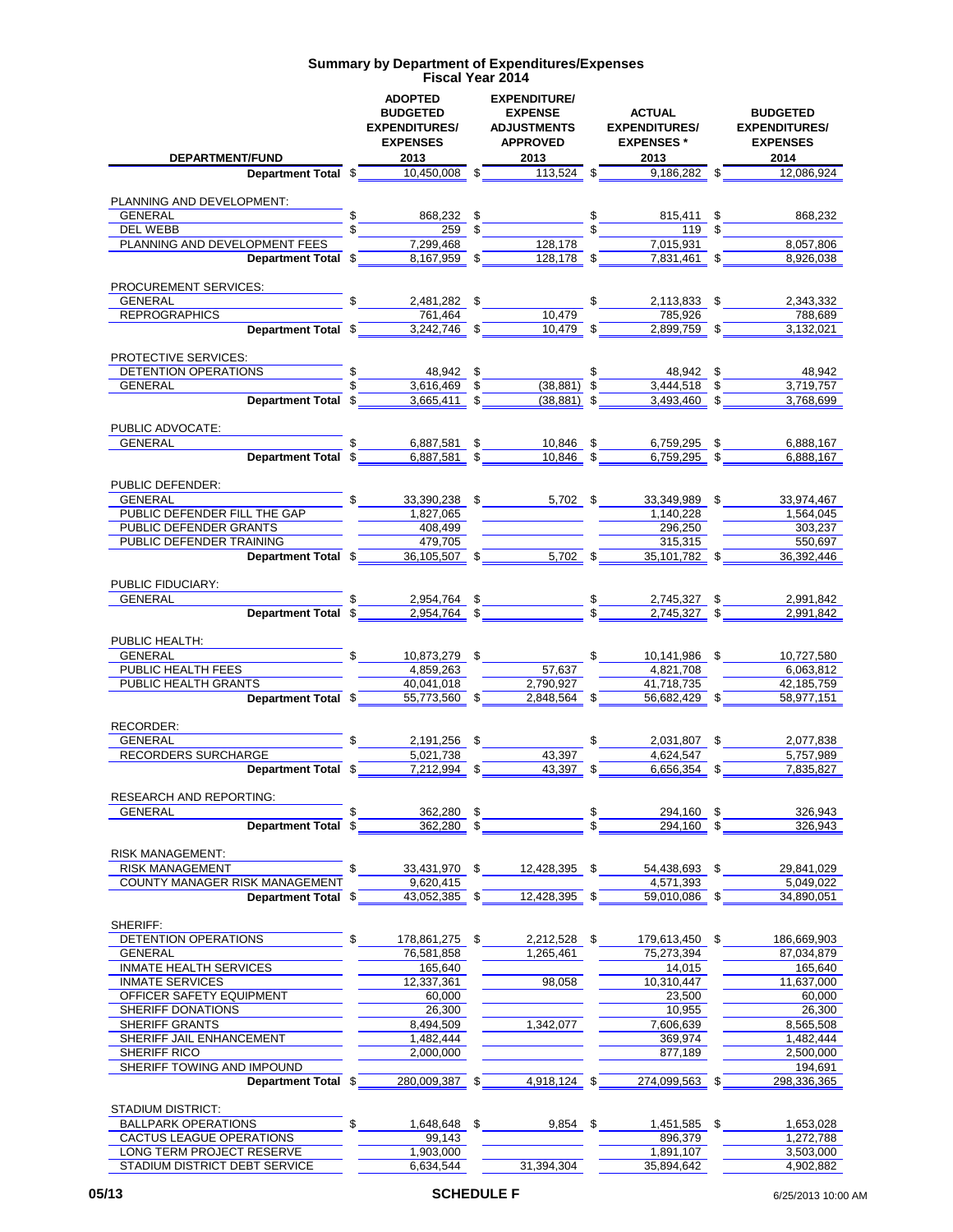|                                                 | <b>ADOPTED</b><br><b>BUDGETED</b><br><b>EXPENDITURES/</b> | <b>EXPENDITURE/</b><br><b>EXPENSE</b><br><b>ADJUSTMENTS</b> | <b>ACTUAL</b><br><b>EXPENDITURES/</b> | <b>BUDGETED</b><br><b>EXPENDITURES/</b> |
|-------------------------------------------------|-----------------------------------------------------------|-------------------------------------------------------------|---------------------------------------|-----------------------------------------|
|                                                 | <b>EXPENSES</b>                                           | <b>APPROVED</b>                                             | <b>EXPENSES*</b>                      | <b>EXPENSES</b>                         |
| DEPARTMENT/FUND                                 | 2013                                                      | 2013                                                        | 2013                                  | 2014                                    |
| Department Total \$                             | $10,285,335$ \$                                           | 31,404,158                                                  | \$<br>40,133,713 \$                   | 11,331,698                              |
|                                                 |                                                           |                                                             |                                       |                                         |
| <b>SUPERIOR COURT:</b>                          |                                                           |                                                             |                                       |                                         |
| CHILDRENS ISSUES EDUCATION                      | \$<br>415,007 \$                                          | $1,740$ \$                                                  | 306,747 \$                            | 415,007                                 |
| CONCILIATION COURT FEES                         | 1,790,000                                                 | 21,040                                                      | 1,721,040                             | 1,978,000                               |
| DOM REL MEDIATION EDUCATION                     | 190.682                                                   | 2,886                                                       | 193.568                               | 190.682                                 |
| <b>EMANCIPATION ADMINISTRATION</b>              | 4,800                                                     |                                                             | 4,800                                 | 700                                     |
| <b>EXPEDITED CHILD SUPPORT</b>                  | 785,000                                                   | 6,744                                                       | 652,744                               | 785,000                                 |
| GENERAL                                         | 76,863,493                                                |                                                             | 74,700,528                            | 76,093,152                              |
| JUDICIAL ENHANCEMENT                            | 521,600                                                   | 12.329                                                      | 491,953                               | 521,600                                 |
| LAW LIBRARY                                     | 1,296,000                                                 | 250.000                                                     | 1,225,432                             | 1,296,000                               |
| PROBATE FEES                                    | 614.531                                                   | 7.031                                                       | 621.562                               | 614.531                                 |
| SPOUSAL MAINT ENF ENHANCEMENT                   | 115,921                                                   | 1,755                                                       | 111,913                               | 115,921                                 |
| SUPERIOR COURT FILL THE GAP                     | 2.101.600                                                 | (120.450)                                                   | 1.948.456                             | 2,101,600                               |
| <b>SUPERIOR COURT GRANTS</b>                    | 2,599,319                                                 |                                                             | 2,104,778                             | 2.599.319                               |
| SUPERIOR COURT SPECIAL REVENUE                  | 4,900,000                                                 |                                                             | 3,641,855                             | 6,475,000                               |
| Department Total \$                             | 92,197,953 \$                                             | 183,075 \$                                                  | 87,725,376 \$                         | 93,186,512                              |
|                                                 |                                                           |                                                             |                                       |                                         |
| TRANSPORTATION:<br><b>TRANSPORTATION GRANTS</b> | 404,676 \$                                                | 132,122 \$                                                  | 356,601                               | \$<br>636,122                           |
| TRANSPORTATION OPERATIONS                       | 59,485,131                                                | 593,202                                                     | 55,192,892                            | 58,236,556                              |
| <b>TRANSPORTATION CAPITAL PROJECT</b>           | 103,932,010                                               |                                                             | 86,123,718                            | 82,089,011                              |
| Department Total \$                             | 163,821,817 \$                                            | 725.324                                                     | \$<br>141,673,211 \$                  | 140,961,689                             |
|                                                 |                                                           |                                                             |                                       |                                         |
| TREASURER:                                      |                                                           |                                                             |                                       |                                         |
| <b>GENERAL</b>                                  | 4,651,628 \$                                              | 32,875                                                      | \$<br>4,514,083                       | \$<br>4,707,756                         |
| <b>TAXPAYER INFORMATION</b>                     | 304.341                                                   |                                                             | 291.693                               | 304,341                                 |
| Department Total \$                             | 4,955,969 \$                                              | $32,875$ \$                                                 | 4,805,776 \$                          | 5,012,097                               |
|                                                 |                                                           |                                                             |                                       |                                         |
| WASTE RESOURCES AND RECYCLING:                  |                                                           |                                                             |                                       |                                         |
| <b>GENERAL</b>                                  | \$<br>2,694,923 \$                                        |                                                             | \$<br>2,571,622 \$                    | 5,228,083                               |
| <b>WASTE TIRE</b>                               | 4,748,115                                                 | 3,872                                                       | 4,565,153                             | 4,748,332                               |
| Department Total \$                             | $7,443,038$ \$                                            | $3,872$ \$                                                  | $7,136,775$ \$                        | 9,976,415                               |
|                                                 |                                                           |                                                             |                                       |                                         |
| <b>ELIMINATIONS COUNTY:</b>                     |                                                           |                                                             |                                       |                                         |
| <b>ELIMINATIONS</b>                             | \$<br>$(156, 642, 674)$ \$                                | $(2,383,875)$ \$                                            | $(158, 886, 875)$ \$                  | (163, 263, 729)                         |
| Department Total \$                             | $(156, 642, 674)$ \$                                      | $(2,383,875)$ \$                                            | $(158, 886, 875)$ \$                  | (163, 263, 729)                         |
| ELIMINATIONS COUNTY AND DIST:                   |                                                           |                                                             |                                       |                                         |
| <b>ELIMINATIONS</b>                             | \$<br>$(7,913,040)$ \$                                    |                                                             | \$<br>$(7,659,668)$ \$                | (7,911,928)                             |
| Department Total \$                             | $(7,913,040)$ \$                                          |                                                             | $(7,659,668)$ \$                      | (7,911,928)                             |
|                                                 |                                                           |                                                             |                                       |                                         |
| Total all Departments \$                        | 2,390,778,253 \$                                          | 70,421,157 \$                                               | 1,961,536,689 \$                      | 2,309,428,986                           |
|                                                 |                                                           |                                                             |                                       | 3,175,400                               |

\*Includes actual expenditures/expenses recognized on the modified accrual or accrual basis as of the date the proposed budget was prepared, plus estimated expenditures/expenses for the remainder of the fiscal year.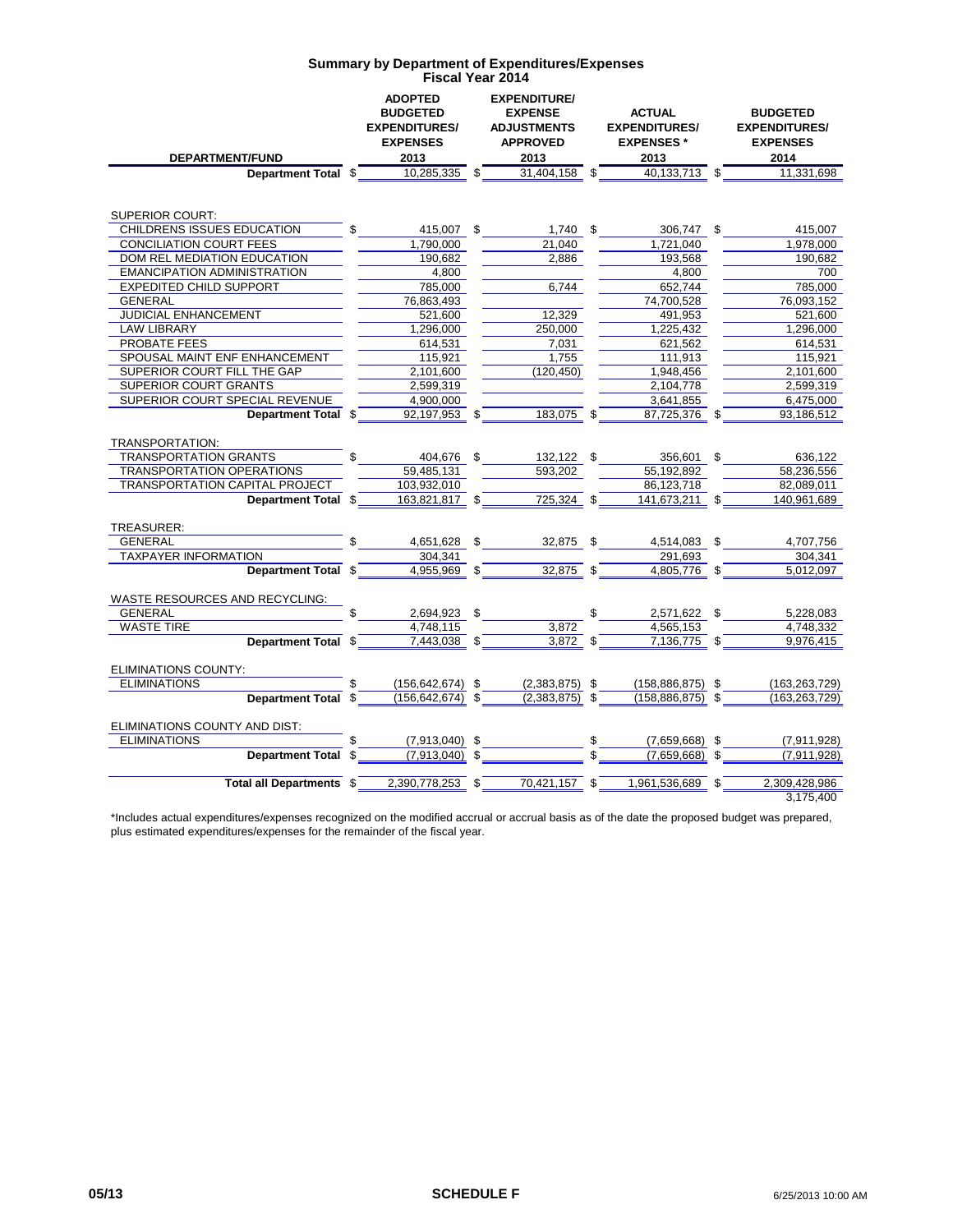#### **Maricopa County , Flood Control District, Library District, Stadium District Full-Time Employees and Personnel Compensation**

#### **Fiscal Year 2014**

| <b>FUND</b>                          | <b>Full-Time</b><br>Equivalent<br>(FTE)<br>2014 | Employee<br>Salaries and<br><b>Hourly Costs</b><br>2014 | <b>Retirement</b><br>Costs<br>2014 | <b>Healthcare</b><br>Costs<br>2014 | <b>Other Benefit</b><br>Costs<br>2014 | Personnel<br><b>Allocations In</b><br>2014 | <b>Personnel</b><br><b>Allocations</b><br>Out<br>2014 | Other<br>Personnel<br>Costs<br>2014 | <b>Total</b><br><b>Estimated</b><br>Personnel<br>Compensation<br>2014 |
|--------------------------------------|-------------------------------------------------|---------------------------------------------------------|------------------------------------|------------------------------------|---------------------------------------|--------------------------------------------|-------------------------------------------------------|-------------------------------------|-----------------------------------------------------------------------|
| <b>GENERAL FUND</b>                  | 7,338.87 \$                                     | 347,796,303 \$                                          | 54,324,277 \$                      | 60,131,571 \$                      | 29,451,463 \$                         | 14,605,226 \$                              | $(74, 224, 449)$ \$                                   | 45.015.064                          | \$<br>477,099,455                                                     |
| <b>Regular Staff</b>                 | 6,981.32                                        | 345,787,384                                             | 54,324,277                         | 60,131,571                         | 28,788,543                            | 14,605,226                                 | (74, 224, 449)                                        | 45,015,064                          | 474,427,616                                                           |
| <b>Temporary Staff</b>               | 357.55                                          | 2,008,919                                               | $\blacksquare$                     | $\sim$                             | 662,920                               | $\sim$                                     |                                                       |                                     | 2,671,839                                                             |
|                                      |                                                 |                                                         |                                    |                                    |                                       |                                            |                                                       |                                     |                                                                       |
| <b>SPECIAL REVENUE FUNDS</b>         |                                                 |                                                         |                                    |                                    |                                       |                                            |                                                       |                                     |                                                                       |
| <b>Regular Staff</b>                 |                                                 |                                                         |                                    |                                    |                                       |                                            |                                                       |                                     |                                                                       |
| 201 - ADULT PROBATION FEES           | 1.50 <sup>5</sup>                               | 55,039 \$                                               | 8,724 \$                           | $9,401$ \$                         | 4,876 \$                              | 12,270,762 \$                              | \$                                                    | 6,500                               | \$<br>12,355,301                                                      |
| 204 - JUSTICE CT JUDICIAL ENHANCEMNT | 3.00                                            | 220,694                                                 | 13,064                             | 26,712                             | 27,716                                |                                            |                                                       | 6,240                               | 294,426                                                               |
| 205 - COURT DOCUMENT RETRIEVAL       | 25.00                                           | 860,439                                                 | 100,561                            | 220,643                            | 67,181                                | 1,584                                      | (29, 784)                                             | $\sim$                              | 1,220,625                                                             |
| 207 - PALO VERDE                     | 5.00                                            | 253,926                                                 | 29,022                             | 43,510                             | 19,575                                | 121,413                                    | (44, 930)                                             | 3,000                               | 425,516                                                               |
| 208 - JUDICIAL ENHANCEMENT           | 8.00                                            | 460,404                                                 | 53,178                             | 71,232                             | 36,619                                | $\sim$                                     |                                                       | $\overline{\phantom{a}}$            | 621,433                                                               |
| 209 - PUBLIC DEFENDER TRAINING       | 3.00                                            | 129,230                                                 | 14,778                             | 26,447                             | 10,053                                | 48,648                                     | $\sim$                                                | $\sim$                              | 229,157                                                               |
| 211 - ADULT PROBATION GRANTS         | 34.75                                           | 1,387,581                                               | 157,667                            | 296,460                            | 113,568                               | 42,847                                     |                                                       | $\overline{\phantom{a}}$            | 1,998,123                                                             |
| 212 - SHERIFF RICO                   | $\sim$                                          | 27,996                                                  |                                    | $\sim$                             | 8,586                                 | $\sim$                                     |                                                       | $\sim$                              | 36,582                                                                |
| 213 - COUNTY ATTORNEY RICO           | 1.00                                            | 37,229                                                  | 3,382                              | 4,183                              | 2,991                                 |                                            |                                                       |                                     | 47,784                                                                |
| 215 - EMERGENCY MANAGEMENT           | 7.50                                            | 410,088                                                 | 47,038                             | 69,125                             | 31,802                                | 89,490                                     | (29, 115)                                             | 8,000                               | 626,428                                                               |
| 216 - CLERK OF THE COURT GRANTS      | 4.00                                            | 156,205                                                 | 18,040                             | 35,616                             | 12,046                                | 781,376                                    | $\overline{\phantom{a}}$                              | $\sim$                              | 1,003,283                                                             |
| 217 - CDBG HOUSING TRUST             | 5.00                                            | 296,436                                                 | 33,699                             | 44,520                             | 23,423                                | 4,523                                      |                                                       | $\overline{\phantom{a}}$            | 402,601                                                               |
| 218 - CLERK OF COURT FILL THE GAP    | 47.00                                           | 1,543,550                                               | 180,265                            | 417,763                            | 120,321                               | 209,048                                    | (209, 048)                                            |                                     | 2,261,900                                                             |
| 219 - COUNTY ATTORNEY GRANTS         | 86.00                                           | 4,005,216                                               | 453,037                            | 661,434                            | 354,005                               | 111,934                                    | (813,046)                                             | 36,753                              | 4,809,332                                                             |
| 220 - DIVERSION                      | 37.00                                           | 1,925,737                                               | 221,863                            | 329,448                            | 161,054                               | $\overline{\phantom{a}}$                   |                                                       | 7,800                               | 2,645,902                                                             |
| 221 - COUNTY ATTORNEY FILL THE GAP   | 36.50                                           | 1,389,906                                               | 158,867                            | 292,669                            | 108,193                               |                                            | $\sim$                                                | 21,612                              | 1,971,246                                                             |
|                                      | 359.50                                          |                                                         |                                    |                                    | 1,249,140                             | 3,475,761                                  | (4,666,043)                                           |                                     | 18,057,508                                                            |
| 222 - HUMAN SERVICES GRANTS          |                                                 | 13,350,141                                              | 1,558,715                          | 3,080,631                          |                                       |                                            |                                                       | 9,162                               |                                                                       |
| 223 - TRANSPORTATION GRANTS          | 1.00                                            | 101,727                                                 | 3,696                              | 8,856                              | 14,826                                |                                            |                                                       |                                     | 129,106                                                               |
| 225 - SPUR CROSS RANCH CONSERVATION  | 1.00                                            | 39,252                                                  | 4,534                              | 8,904                              | 8,190                                 | 170,780                                    |                                                       | 75                                  | 231,735                                                               |
| 226 - PLANNING AND DEVELOPMENT FEES  | 117.50                                          | 6,666,360                                               | 769,672                            | 1,035,863                          | 533,594                               | 588,237                                    | (4,247,690)                                           | 8,000                               | 5,354,036                                                             |
| 227 - JUVENILE PROBATION GRANTS      | 60.00                                           | 2,468,340                                               | 354,976                            | 427,976                            | 183,727                               | 285,000                                    | (27, 289)                                             | $\sim$                              | 3,692,730                                                             |
| 228 - JUVENILE PROBATION SPECIAL FEE | $\blacksquare$                                  |                                                         |                                    | $\blacksquare$                     |                                       | 3,830,500                                  |                                                       |                                     | 3,830,500                                                             |
| 232 - TRANSPORTATION OPERATIONS      | 415.50                                          | 20,010,617                                              | 2,268,490                          | 3,591,263                          | 1,898,151                             | 1,586,260                                  | (4, 172, 776)                                         | 193,473                             | 25,375,478                                                            |
| 233 - PUBLIC DEFENDER GRANTS         | 3.00                                            | 231,209                                                 | 26,373                             | 26,117                             | 19,538                                | $\sim$                                     | $\sim$                                                | $\sim$                              | 303,237                                                               |
| 236 - RECORDERS SURCHARGE            | 27.00                                           | 1,635,309                                               | 186,075                            | 234,087                            | 133,488                               |                                            |                                                       |                                     | 2,188,959                                                             |
| 238 - SUPERIOR COURT GRANTS          | 26.00                                           | 983,425                                                 | 113,585                            | 231,504                            | 79,046                                | 660,000                                    | $\overline{\phantom{a}}$                              | 1,400                               | 2,068,960                                                             |
| 239 - PARKS SOUVENIR                 | 1.00                                            | 32,553                                                  | 3,759                              | 8,904                              | 3,745                                 | 10,519                                     | $\sim$                                                | 75                                  | 59,555                                                                |
| 240 - LAKE PLEASANT RECREATION SVCS  | 22.00                                           | 779,738                                                 | 90,390                             | 189,484                            | 91,605                                | 399,247                                    | $\overline{\phantom{a}}$                              | 1,800                               | 1,552,265                                                             |
| 241 - PARKS ENHANCEMENT FUND         | 59.00                                           | 2,553,326                                               | 291,819                            | 507,166                            | 235,697                               | 57,174                                     | (854, 322)                                            | 4,050                               | 2,794,910                                                             |
| 244 - LIBRARY DISTRICT               | 117.73                                          | 5,113,253                                               | 593,012                            | 1,002,040                          | 445,699                               | 78,642                                     | $\overline{\phantom{a}}$                              | 70,892                              | 7.303.538                                                             |
| 245 - JUSTICE COURTS SPECIAL REVENUE |                                                 |                                                         |                                    |                                    |                                       | 5,463,476                                  |                                                       |                                     | 5,463,476                                                             |
| 246 - LIBRARY INTERGOVERNMENTAL      | 47.00                                           | 1,695,599                                               | 199,961                            | 405,940                            | 133,893                               | 12,800                                     | (12,800)                                              | 62,631                              | 2,498,024                                                             |
| 249 - NON DEPARTMENTAL GRANT         | 1.00                                            | 53,161                                                  | 6,140                              | 8,904                              | 4,099                                 |                                            |                                                       |                                     | 72,304                                                                |
| 250 - CACTUS LEAGUE OPERATIONS       | $\sim$                                          | $\overline{\phantom{a}}$                                | $\sim$                             | $\sim$                             |                                       | 11,867                                     |                                                       |                                     | 11,867                                                                |
| 251 - SHERIFF GRANTS                 | 24.00                                           | 2,173,933                                               | 321,754                            | 213,696                            | 513,822                               | 547,990                                    | (94, 071)                                             | 27,865                              | 3,704,989                                                             |
| 252 - INMATE SERVICES                | 118.00                                          | 4,654,825                                               | 540,714                            | 1,050,672                          | 429,094                               | 19,113                                     |                                                       | 110,416                             | 6,804,834                                                             |
| 253 - BALLPARK OPERATIONS            | 5.00                                            | 272,455                                                 | 29,979                             | 38,528                             | 20,362                                | 3,133                                      | (11, 867)                                             |                                     | 352,590                                                               |
| 255 - DETENTION OPERATIONS           | 3,581.85                                        | 151,677,284                                             | 19,833,045                         | 30,058,947                         | 14,036,116                            | 30,856,678                                 | (1,643,214)                                           | 9,444,658                           | 254,263,514                                                           |
| 256 - PROBATE FEES                   |                                                 |                                                         |                                    |                                    |                                       |                                            |                                                       |                                     |                                                                       |
|                                      |                                                 |                                                         |                                    | $\sim$                             |                                       | 464,520                                    |                                                       |                                     | 464,520                                                               |
| 257 - CONCILIATION COURT FEES        | $\sim$                                          | $\sim$                                                  | $\sim$                             | $\sim$                             | $\overline{\phantom{a}}$              | 1,677,960                                  | $\sim$                                                | $\sim$                              | 1,677,960                                                             |
| 258 - SHERIFF TOWING AND IMPOUND     | 2.00                                            | 101,500                                                 | 26,412                             | 17,808                             | 7,827                                 | 18,493                                     |                                                       | 500                                 | 172,540                                                               |
| 259 - SUPERIOR COURT SPECIAL REVENUE |                                                 | $\sim$                                                  | $\sim$                             | $\sim$                             | $\blacksquare$                        | 4,683,375                                  | $\sim$                                                | $\sim$                              | 4,683,375                                                             |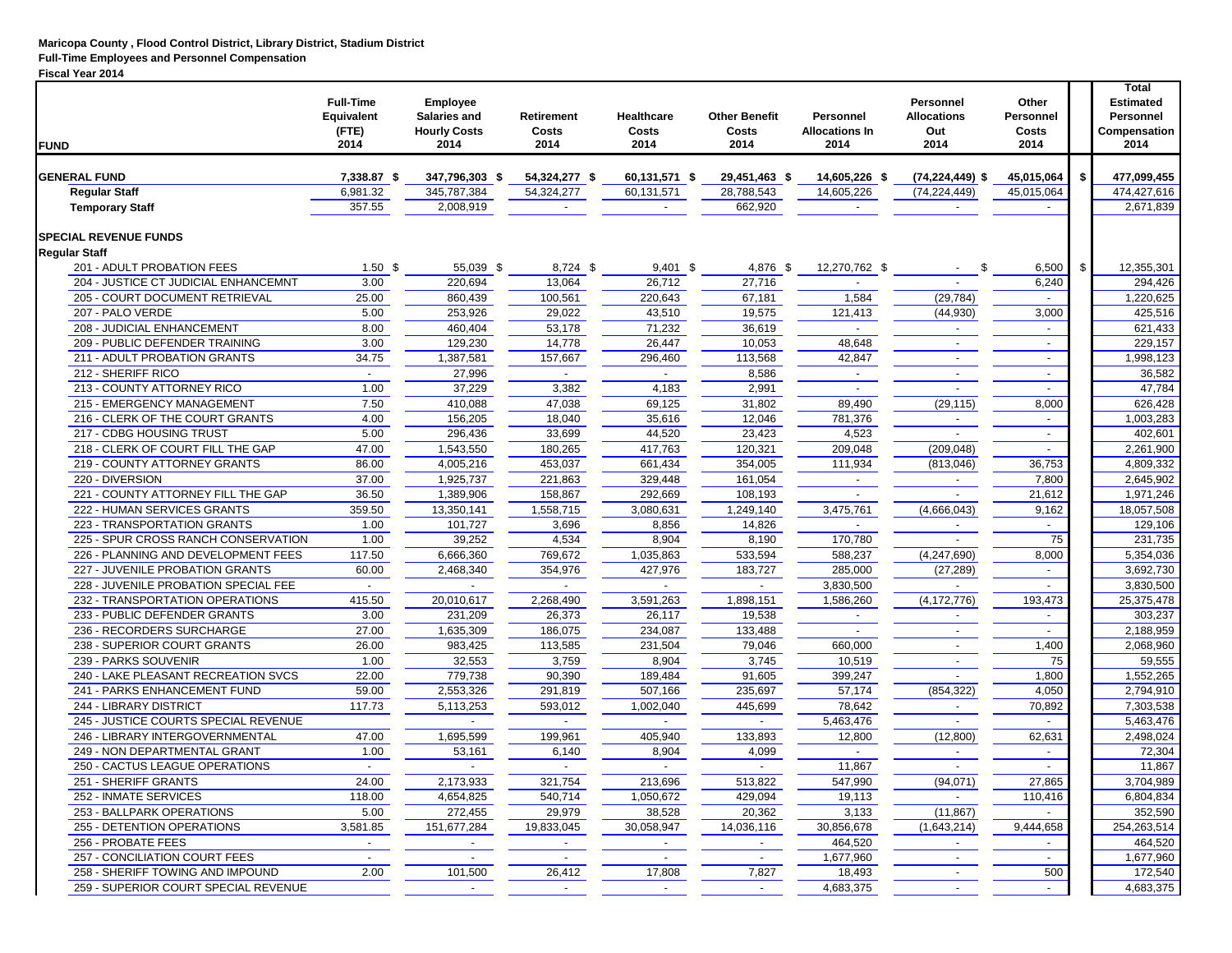| <b>FUND</b>                                       | <b>Full-Time</b><br><b>Equivalent</b><br>(FTE)<br>2014 | <b>Employee</b><br><b>Salaries and</b><br><b>Hourly Costs</b><br>2014 | Retirement<br>Costs<br>2014 | <b>Healthcare</b><br>Costs<br>2014 | <b>Other Benefit</b><br>Costs<br>2014 | Personnel<br><b>Allocations In</b><br>2014 | Personnel<br><b>Allocations</b><br>Out<br>2014 | Other<br>Personnel<br>Costs<br>2014 | <b>Total</b><br><b>Estimated</b><br><b>Personnel</b><br>Compensation<br>2014 |
|---------------------------------------------------|--------------------------------------------------------|-----------------------------------------------------------------------|-----------------------------|------------------------------------|---------------------------------------|--------------------------------------------|------------------------------------------------|-------------------------------------|------------------------------------------------------------------------------|
| 262 - PUBLIC DEFENDER FILL THE GAP                | 9.00                                                   | 453,235                                                               | 52,367                      | 77,760                             | 35,061                                | 130,412                                    | $\sim$                                         | 8,800                               | 757,634                                                                      |
| 263 - LEGAL DEFENDER FILL THE GAP                 |                                                        |                                                                       |                             |                                    |                                       | 66,362                                     | $\overline{\phantom{a}}$                       |                                     | 66,362                                                                       |
| 264 - SUPERIOR COURT FILL THE GAP                 | 33.00                                                  | 1,411,365                                                             | 227,174                     | 289,892                            | 86,271                                |                                            |                                                | 200                                 | 2,014,903                                                                    |
| 265 - PUBLIC HEALTH FEES                          | 63.00                                                  | 2,366,497                                                             | 259,929                     | 538,235                            | 194,953                               | 1,238,122                                  | (974, 600)                                     | 26,795                              | 3,649,931                                                                    |
| 266 - CHECK ENFORCEMENT PROGRAM                   | 9.00                                                   | 209,547                                                               | 22,608                      | 56,690                             | 15,920                                |                                            |                                                |                                     | 304,765                                                                      |
| 267 - CRIM JUSTICE ENHANCEMENT                    | 24.00                                                  | 1,165,429                                                             | 134,714                     | 206,102                            | 90,507                                |                                            |                                                | 21,600                              | 1,618,352                                                                    |
| 271 - EXPEDITED CHILD SUPPORT                     | $\overline{\phantom{a}}$                               |                                                                       |                             |                                    | $\blacksquare$                        | 583,560                                    | $\sim$                                         |                                     | 583,560                                                                      |
| 273 - VICTIM LOCATION                             |                                                        |                                                                       |                             |                                    |                                       | 68,000                                     |                                                | $\overline{\phantom{a}}$            | 68,000                                                                       |
| 274 - CLERK OF THE COURT EDMS                     | 48.00                                                  | 1,706,489                                                             | 197,106                     | 427,392                            | 125,768                               | 8,838                                      | (60, 864)                                      | $\blacksquare$                      | 2,404,729                                                                    |
| 275 - JUVENILE PROBATION DIVERSION                | 4.00                                                   | 217,624                                                               | 33,862                      | 34,955                             | 16,752                                |                                            | $\sim$                                         | $\sim$                              | 303,194                                                                      |
| 276 - SPOUSAL MAINT ENF ENHANCEMENT               | $\blacksquare$                                         |                                                                       |                             | $\sim$                             | $\overline{\phantom{a}}$              | 115,920                                    |                                                | $\blacksquare$                      | 115,920                                                                      |
| 281 - CHILDRENS ISSUES EDUCATION                  | $\overline{\phantom{a}}$                               | $\overline{\phantom{a}}$                                              | $\overline{\phantom{a}}$    | $\blacksquare$                     | $\overline{\phantom{a}}$              | 114,960                                    | $\sim$                                         | $\blacksquare$                      | 114,960                                                                      |
| 282 - DOM REL MEDIATION EDUCATION                 | $\sim$                                                 | $\overline{\phantom{a}}$                                              | $\sim$                      | $\sim$                             | $\overline{\phantom{a}}$              | 190,680                                    | $\overline{\phantom{a}}$                       | $\sim$                              | 190,680                                                                      |
| 290 - WASTE TIRE                                  | 2.00                                                   | 52,034                                                                | 6,009                       | 17,808                             | 4,901                                 | 89,693                                     | $\sim$                                         | 150                                 | 170,595                                                                      |
|                                                   |                                                        |                                                                       |                             |                                    |                                       |                                            |                                                |                                     |                                                                              |
| 292 - CORRECTIONAL HEALTH GRANT                   |                                                        |                                                                       |                             |                                    |                                       | 50,000                                     |                                                |                                     | 50,000                                                                       |
| 503 - AIR QUALITY GRANT<br>504 - AIR QUALITY FEES | 20.60                                                  | 1,219,059                                                             | 103,298                     | 186,518                            | 200,096                               | 747,255                                    |                                                | 20,604                              | 2,476,829                                                                    |
|                                                   | 120.50                                                 | 6,003,779                                                             | 688,357                     | 1,057,445                          | 533,443                               | 672,457                                    | (1,518,528)                                    | 40,334                              | 7,477,288                                                                    |
| 506 - ENVIRONMTL SVCS ENV HEALTH                  | 250.00                                                 | 11,068,704                                                            | 1,281,598                   | 2,068,188                          | 911,518                               | 838,001                                    | (341, 658)                                     |                                     | 15,826,351                                                                   |
| 532 - PUBLIC HEALTH GRANTS                        | 426.20                                                 | 17,763,108                                                            | 1,998,876                   | 3,798,330                          | 1,418,240                             | 6,269,015                                  | (3,834,332)                                    | 10,889                              | 27,424,125                                                                   |
| 572 - ANIMAL CONTROL LICENSE SHELTER              | 108.00                                                 | 3,738,733                                                             | 430,447                     | 932,091                            | 314,109                               | 80,607                                     | (548, 912)                                     | 39,864                              | 4,986,938                                                                    |
| 573 - ANIMAL CONTROL GRANTS                       | 9.00                                                   | 348,898                                                               | 45,095                      | 80,136                             | 16,649                                | 42,219                                     | $\overline{\phantom{a}}$                       | 1,200                               | 534,197                                                                      |
| 574 - ANIMAL CONTROL FIELD OPERATION              | 50.00                                                  | 1,733,399                                                             | 168,545                     | 379,586                            | 187,256                               | 272,860                                    | (261, 403)                                     | 13,307                              | 2,493,550                                                                    |
| 669 - SMALL SCHOOL SERVICE                        | 1.00                                                   | 58,152                                                                | 6,716                       | 8,904                              | 4,483                                 |                                            |                                                |                                     | 78,255                                                                       |
| 715 - SCHOOL GRANT                                | 81.00                                                  | 5,139,090                                                             | 593,570                     | 721,224                            | 396,217                               |                                            |                                                |                                     | 6,850,101                                                                    |
| 782 - SCHOOL COMMUNICATION                        | 4.00                                                   | 222,456                                                               | 25,693                      | 35,616                             | 17,155                                |                                            |                                                | $\sim$                              | 300,920                                                                      |
| 795 - EDUCATIONAL SUPPLEMENTAL PROG               | 14.00                                                  | 783,809                                                               | 90,758                      | 111,829                            | 60,434                                | 248,057                                    | (284, 373)                                     |                                     | 1,010,513                                                                    |
| 991 - FLOOD CONTROL                               | 252.00                                                 | 13,870,759                                                            | 1,596,629                   | 2,161,514                          | 1,082,728                             | 2,343,777                                  | (5,402,107)                                    | 37,000                              | 15,690,300                                                                   |
|                                                   |                                                        |                                                                       |                             |                                    |                                       |                                            |                                                |                                     |                                                                              |
| <b>Temporary Staff</b>                            |                                                        |                                                                       |                             |                                    |                                       |                                            |                                                | $\overline{\phantom{a}}$            |                                                                              |
| 204 - JUSTICE CT JUDICIAL ENHANCEMNT              | 1.00                                                   | 51,133                                                                |                             |                                    | 7,794                                 |                                            |                                                | $\sim$                              | 58,927                                                                       |
| 211 - ADULT PROBATION GRANTS                      | 3.00                                                   | 136,158                                                               | $\blacksquare$              | $\overline{\phantom{a}}$           | 10,414                                | $\overline{\phantom{a}}$                   |                                                | $\sim$                              | 146,572                                                                      |
| 218 - CLERK OF COURT FILL THE GAP                 | 1.00                                                   | 39,672                                                                |                             |                                    | 3,034                                 |                                            |                                                | $\sim$                              | 42,706                                                                       |
| 220 - DIVERSION                                   | 1.00                                                   | 22,383                                                                | $\overline{\phantom{a}}$    | $\sim$                             | 1,712                                 | $\overline{\phantom{a}}$                   | $\overline{\phantom{a}}$                       | $\sim$                              | 24,095                                                                       |
| 221 - COUNTY ATTORNEY FILL THE GAP                | 1.00                                                   | 22,383                                                                |                             |                                    | 1,712                                 |                                            |                                                | $\blacksquare$                      | 24,095                                                                       |
| 227 - JUVENILE PROBATION GRANTS                   | 0.10                                                   | 3,618                                                                 |                             | $\sim$                             | 273                                   | $\sim$                                     |                                                | $\sim$                              | 3,891                                                                        |
| 232 - TRANSPORTATION OPERATIONS                   | 2.80                                                   | 71,657                                                                |                             | $\blacksquare$                     | 7,826                                 |                                            | $\overline{\phantom{a}}$                       | $\overline{\phantom{a}}$            | 79,483                                                                       |
| 240 - LAKE PLEASANT RECREATION SVCS               | 2.97                                                   | 51,709                                                                | $\blacksquare$              | $\sim$                             | 3,956                                 | $\overline{\phantom{a}}$                   | $\overline{\phantom{a}}$                       | $\sim$                              | 55,665                                                                       |
| 241 - PARKS ENHANCEMENT FUND                      | 0.80                                                   | 17,906                                                                | $\sim$                      | $\sim$                             | 1,368                                 | $\sim$                                     | $\sim$                                         | $\sim$                              | 19,274                                                                       |
| 244 - LIBRARY DISTRICT                            | 31.49                                                  | 719,273                                                               | $\sim$                      | $\sim$                             | 55,042                                | $\sim$                                     | $\overline{a}$                                 | $\sim$                              | 774,315                                                                      |
| 246 - LIBRARY INTERGOVERNMENTAL                   | 27.00                                                  | 478,042                                                               |                             |                                    | 41,079                                |                                            |                                                | $\blacksquare$                      | 519,121                                                                      |
| 252 - INMATE SERVICES                             | 1.00                                                   | 36,244                                                                | $\blacksquare$              | $\sim$                             | 2,772                                 | $\sim$                                     |                                                | $\sim$                              | 39,016                                                                       |
| 253 - BALLPARK OPERATIONS                         | 0.60                                                   | 9,084                                                                 | $\overline{\phantom{a}}$    | $\overline{\phantom{a}}$           | 696                                   |                                            |                                                | $\sim$                              | 9,780                                                                        |
| 255 - DETENTION OPERATIONS                        | 8.60                                                   | 36,114                                                                | $\sim$                      | $\sim$                             | 23,787                                | $\sim$                                     | $\sim$                                         |                                     | 59,901                                                                       |
| 265 - PUBLIC HEALTH FEES                          | 1.00                                                   | 30,339                                                                | $\overline{\phantom{a}}$    | $\sim$                             | 2,325                                 | $\sim$                                     | $\sim$                                         | $\sim$                              | 32,664                                                                       |
| 504 - AIR QUALITY FEES                            | $0.50\,$                                               | 30,130                                                                | $\sim$                      | $\sim$                             | 2,302                                 | $\sim$                                     | $\sim$                                         | $\sim$                              | 32,432                                                                       |
| 532 - PUBLIC HEALTH GRANTS                        | 2.75                                                   | 131,089                                                               | $\sim$                      | $\sim$                             | 12,160                                | $\sim$                                     | $\sim$                                         | $\sim$                              | 143,249                                                                      |
| 715 - SCHOOL GRANT                                | 1.50                                                   | 74,187                                                                | $\sim$                      | $\sim$                             | 5,675                                 | $\sim$                                     | $\sim$                                         | $\sim$                              | 79,862                                                                       |
| 782 - SCHOOL COMMUNICATION                        | 1.00                                                   | 82,037                                                                | $\overline{\phantom{a}}$    | $\sim$                             | 6,276                                 | $\sim$                                     | $\sim$                                         | $\sim$                              | 88,313                                                                       |
| 795 - EDUCATIONAL SUPPLEMENTAL PROG               | 0.15                                                   | 10,476                                                                |                             |                                    | 802                                   | $\sim$                                     |                                                |                                     | 11,278                                                                       |
|                                                   |                                                        |                                                                       |                             |                                    |                                       |                                            |                                                |                                     |                                                                              |